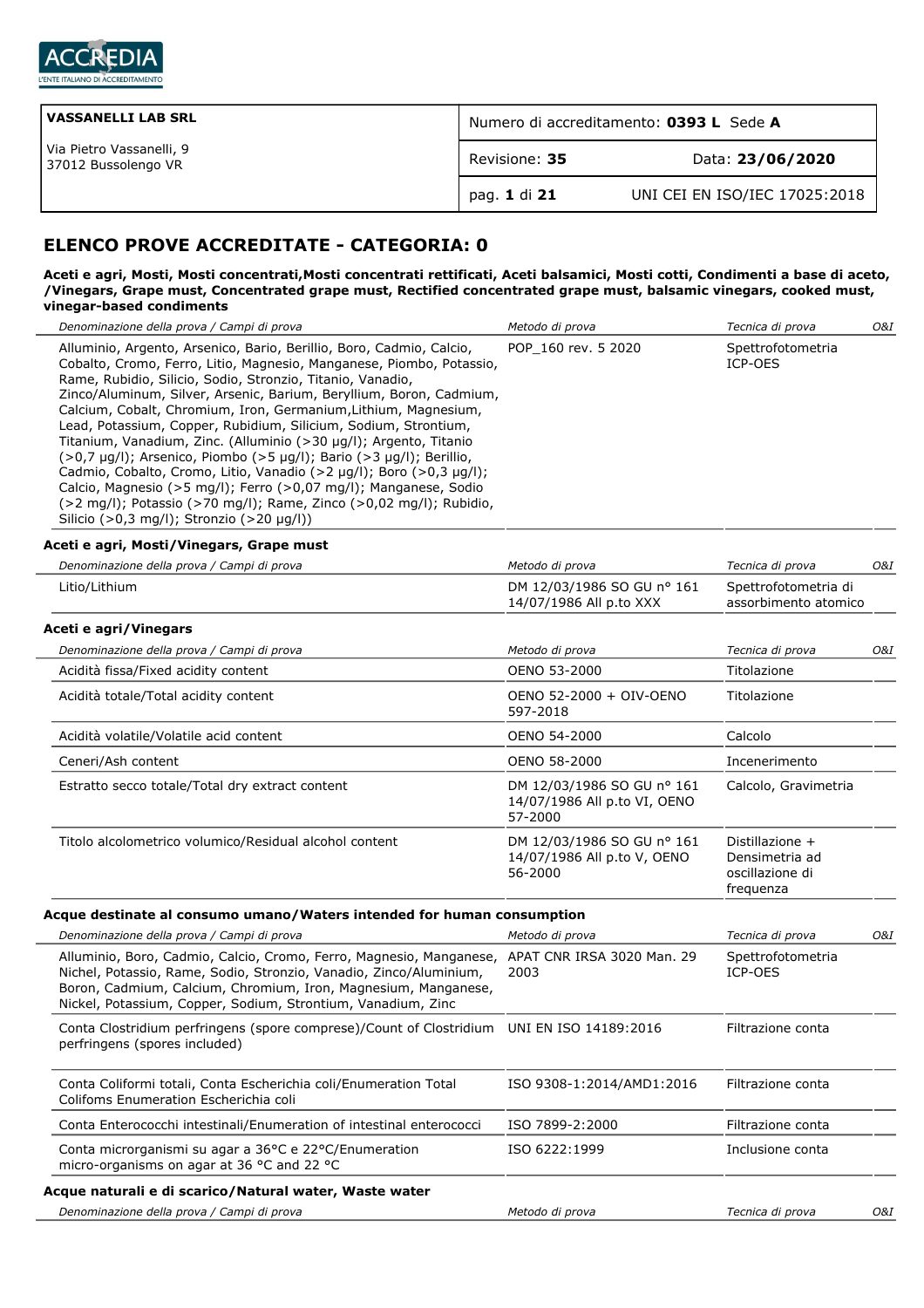

| VASSANELLI LAB SRL                              | Numero di accreditamento: 0393 L Sede A |                               |
|-------------------------------------------------|-----------------------------------------|-------------------------------|
| Via Pietro Vassanelli, 9<br>37012 Bussolengo VR | Revisione: 35                           | Data: 23/06/2020              |
|                                                 | pag. 2 di 21                            | UNI CEI EN ISO/IEC 17025:2018 |
| рH                                              | APAT CNR IRSA 2060 Man 29               | Potenziometria                |

2003

## **Alimenti di origine vegetale e loro prodotti trasformati e derivati, piante e parti di piante (foglie)/Food of plant origin and their processed products and derivatives, parts of plants (leaves)**

| Denominazione della prova / Campi di prova                                                                                                                                                                                                                                                                                                                                                                                                                                                                                                                                                                                                                                                                                                                                                                                                                                                                                                                                                                                                                                                                                                                                                                                                                                                                                                                                                                                                                                                                                                                                                                                                                                                                                                                                                                                                                                                                                                                                                                                                                                                                                                                                                                                                                                                                                                                                                                                                                                                                                                                                                                                                                                                                                                                                                                                                                                                                                                                                                                                                                       | Metodo di prova   | Tecnica di prova                                          | O&I |
|------------------------------------------------------------------------------------------------------------------------------------------------------------------------------------------------------------------------------------------------------------------------------------------------------------------------------------------------------------------------------------------------------------------------------------------------------------------------------------------------------------------------------------------------------------------------------------------------------------------------------------------------------------------------------------------------------------------------------------------------------------------------------------------------------------------------------------------------------------------------------------------------------------------------------------------------------------------------------------------------------------------------------------------------------------------------------------------------------------------------------------------------------------------------------------------------------------------------------------------------------------------------------------------------------------------------------------------------------------------------------------------------------------------------------------------------------------------------------------------------------------------------------------------------------------------------------------------------------------------------------------------------------------------------------------------------------------------------------------------------------------------------------------------------------------------------------------------------------------------------------------------------------------------------------------------------------------------------------------------------------------------------------------------------------------------------------------------------------------------------------------------------------------------------------------------------------------------------------------------------------------------------------------------------------------------------------------------------------------------------------------------------------------------------------------------------------------------------------------------------------------------------------------------------------------------------------------------------------------------------------------------------------------------------------------------------------------------------------------------------------------------------------------------------------------------------------------------------------------------------------------------------------------------------------------------------------------------------------------------------------------------------------------------------------------------|-------------------|-----------------------------------------------------------|-----|
| Fitofarmaci metodo QuEChers/Pesticides QuEChers method: 2,4,5-T,<br>2,4-D, 2,4-D (sum of 2,4-D, its salts, its esters and its conjugates,<br>expressed as 2,4-D), 2,4-DB, 2,4-DB (sum of 2,4-DB, its salts, its<br>esters and its conjugates, expressed as 2,4-DB), 2,4-DNOP-6-Meptyl<br>(2,4 DNOP), 2-phenylphenol (sum of 2-phenylphenol and its<br>conjugates, expressed as 2-phenylphenol), 2-phenylphenol<br>(2-Hydroxybiphenyl), 4-chloro-3-methylphenol (4-Chloro-m-cresol),<br>6-Benzyladenine, Abamectin (sum of avermectin B1a, avermectin B1b<br>and delta-8,9 isomer of avermectin B1a, expressed as avermectin<br>B1a), Acephate, Acequinocyl, Acetamiprid, Acetochlor, Acibenzolar- S-<br>methyl (sum of acibenzolar- S- methyl and acibenzolar acid (free and<br>conjugated), expressed as acibenzolar- S- methyl), Acibenzolar acid,<br>Acibenzolar-S-methyl, Aclonifen, Acrinathrin, Alachlor, Aldicarb,<br>Aldicarb (sum of aldicarb, its sulfoxide and its sulfone, expressed as<br>aldicarb), Aldicarb-sulfone, Aldicarb-sulfoxide, Aldrin, Aldrin and<br>Dieldrin (Aldrin and dieldrin combined expressed as dieldrin),<br>Ametoctradin, Ametryn, Amidosulfuron, Aminopyralid, Amisulbrom,<br>Amitraz, Amitraz (amitraz including the metabolites containing the 2,4<br>-dimethylaniline moiety expressed as a, Antraguinone, Atrazine,<br>Desethyl-Atrazine, Desisopropyl-Atrazine, Avermectin B1a,<br>Avermectin B1a delta-8,9 isomer, Avermectin B1b, Azadirachtin,<br>Azimsulfuron, Azinphos-ethyl, Azinphos-methyl, Azocyclotin and<br>Cyhexatin (sum of azocyclotin and cyhexatin expressed as cyhexatin),<br>Azoxystrobin, Benzalkonium Chloride n-C8, Benzalkonium Chloride<br>n-C10, Benzalkonium Chloride n-C12, Benzalkonium Chloride n-C14,<br>Benzalkonium Chloride n-C16, Benzalkonium Chloride n-C18, BAC<br>sum (Benzalkonium chloride), Beflubutamid, Benalaxyl including other<br>mixtures of constituent isomers including benalaxyl-M (sum of<br>isomers), Bendiocarb, Benfluralin, Benfuracarb, Benomyl, Bensufuron<br>methyl, Bentazone, Bentazone-6-hydroxy, Bentazone-8-hydroxy,<br>Bentazone (Sum of bentazone, its salts and 6-hydroxy (free and<br>conjugated) and 8-hydroxy bentazone (free and conjugated),<br>expressed as bentazone), Benthiavalicarb (sum expressed as<br>benthiavalicarb-isopropyl), Benzovindiflupyr, Benzoximate,<br>Benzoylprop-ethyl, 3-hydroxy-3-(3-thianyl)glutaric acid S-dioxide (BH<br>517-TGSO2 metabolite of Cycloxydim), 3-(3-thianyl)glutaric acid<br>S-dioxide (BH 517-TGSO2 metabolite of Cycloxydim), Bifenazate,<br>Bifenazate (sum of bifenazate plus bifenazate-diazene expressed as<br>bifenazate), Bifenazate-diazene, Bifenox, Bifenthrin, Biphenyl,<br>Bispyribac, Bitertanol (sum of isomers), Bixafen, Boscalid, Bromacil,<br>Bromadiolone, Bromocyclen, Bromophos-ethyl, Bromophos-methyl,<br>Bromopropylate, Bromoxynil and its salts, expressed as bromoxynil,<br>Bromoxynil and its salts, expressed as bromoxynil, Bromuconazole<br>(sum of diasteroisomers) | UNI EN 15662:2018 | Gascromatografia MS<br>MS + Cromatografia<br>liquida MSMS |     |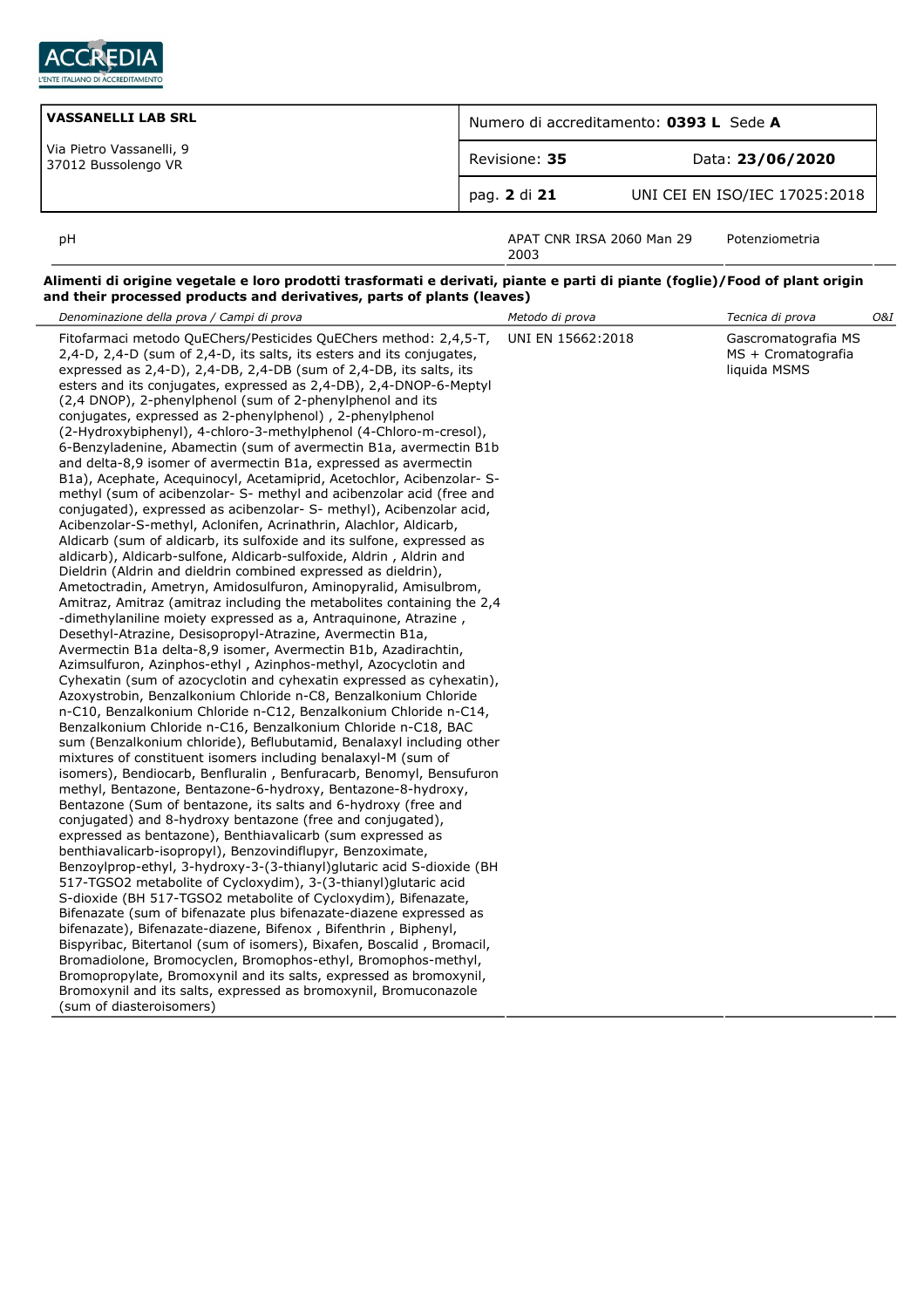

| <b>VASSANELLI LAB SRL</b>                       | Numero di accreditamento: 0393 L Sede A |                               |
|-------------------------------------------------|-----------------------------------------|-------------------------------|
| Via Pietro Vassanelli, 9<br>37012 Bussolengo VR | Revisione: 35                           | Data: 23/06/2020              |
|                                                 | pag. 3 di 21                            | UNI CEI EN ISO/IEC 17025:2018 |

Fitofarmaci metodo QuEChers/Pesticides QuEChers method: Bupirimate, Buprofezin, Cadusafos, Captan, Tetrahydrophthalimide (THPI, Captan metabolite), Captan (Sum of captan and THPI, expressed as captan), Carbaryl , Carbendazim and benomyl (sum of benomyl and carbendazim expressed as carbendazim), Carbendazim, Carbofuran , Carbofuran (sum of carbofuran (including any carbofuran generated from carbosulfan, benfuracarb or furathiocarb) and 3-OH carbofuran expressed as carbofuran) (R), 3-Hydroxy-Carbofuran, Carbophenothion, Carbosulfan, Carboxin, Carfentrazone, Carfentrazone-ethyl (determined as carfentrazone and expressed as carfentrazone-ethyl), Carfentrazone-ethyl, Chlorantraniliprole (DPX E-2Y45), Chlordane (sum of cis- and trans-chlordane), Chlorfenapyr, Chlorfenson , Chlorfenvinphos, Chlorfluazuron, Chloridazon, Chloroneb, Chlorothalonil, Chlorotoluron, Chloroxuron, Chlorpropham, Chlorpyrifos, Chlorpyrifos-methyl , Chlorsulfuron, Chlorthal-dimethyl, Chlorthiamid, Chlorthion, Chlorthiophos, Chlozolinate, Clethodim, Clethodim (sum of Sethoxydim and Clethodim including degradation products calculated as Sethoxydim), Clodinafop and its S-isomers and their salts, expressed as clodinafop, Clodinafop-propargyl, Clofentezine, Clomazone, Clopyralid, Cloquintocet-mexyl, Clothianidin, Coumaphos, Cyanazine, Cyanophos, Cyantraniliprole, Cyazofamid, Cycloate, Cycloxydim , Cycloxydim including degradation and reaction products which can be determined as (BH 517-TGSO2) and/or (BH 517-5-OH-TGSO2) or methyl esters thereof, calculated in total as cycloxydim, Cycluron, Cyflufenamid: sum of cyflufenamid (Z-isomer) and its E-isomer, Cyfluthrin (cyfluthrin including other mixtures of constituent isomers (sum of isomers)), Cyhalofop-butyl, Gamma-Cyhalothrin, Lambda-cyhalothrin (includes gamma-cyhalothrin) (sum of R,S and S,R isomers), Lambda-Cyhalothrin, Cymoxanil, Cypermethrin (cypermethrin including other mixtures of constituent isomers (sum of isomers)), alpha-Cypermethrin, beta-Cypermethrin, zeta-Cypermethrin, Cyproconazole, Cyprodinil, Cyprosulfamide, Cyromazine, Dazomet (Methylisothiocyanate resulting from the use of dazomet and metam), Didecyldimethylammonium chloride (mixture of alkyl-quaternary ammonium salts with alkyl chain lengt, DDAC-C8, DDAC-C10, DDAC-C12, o,p'-DDD, p,p'-DDD, o,p'-DDE, p,p'-DDE, DDT (sum of p,p'-DDT, o,p'-DDT, p-p'-DDE and p,p'-TDE (DDD) expressed as DDT), o,p'-DDT, p,p'-DDT, DEET (N,N-Diethyl-M-Toluamid), Deltamethrin (cis-deltamethrin), Demeton-S-methyl (Disulfuton Oxon Sulfone), Demeton-S-methylsulfone, Oxydemeton-methyl (Demeton-S-methylsulfoxide), Desmedipham, Desmetryn

UNI EN 15662:2018 Gascromatografia MS MS + Cromatografia liquida MSMS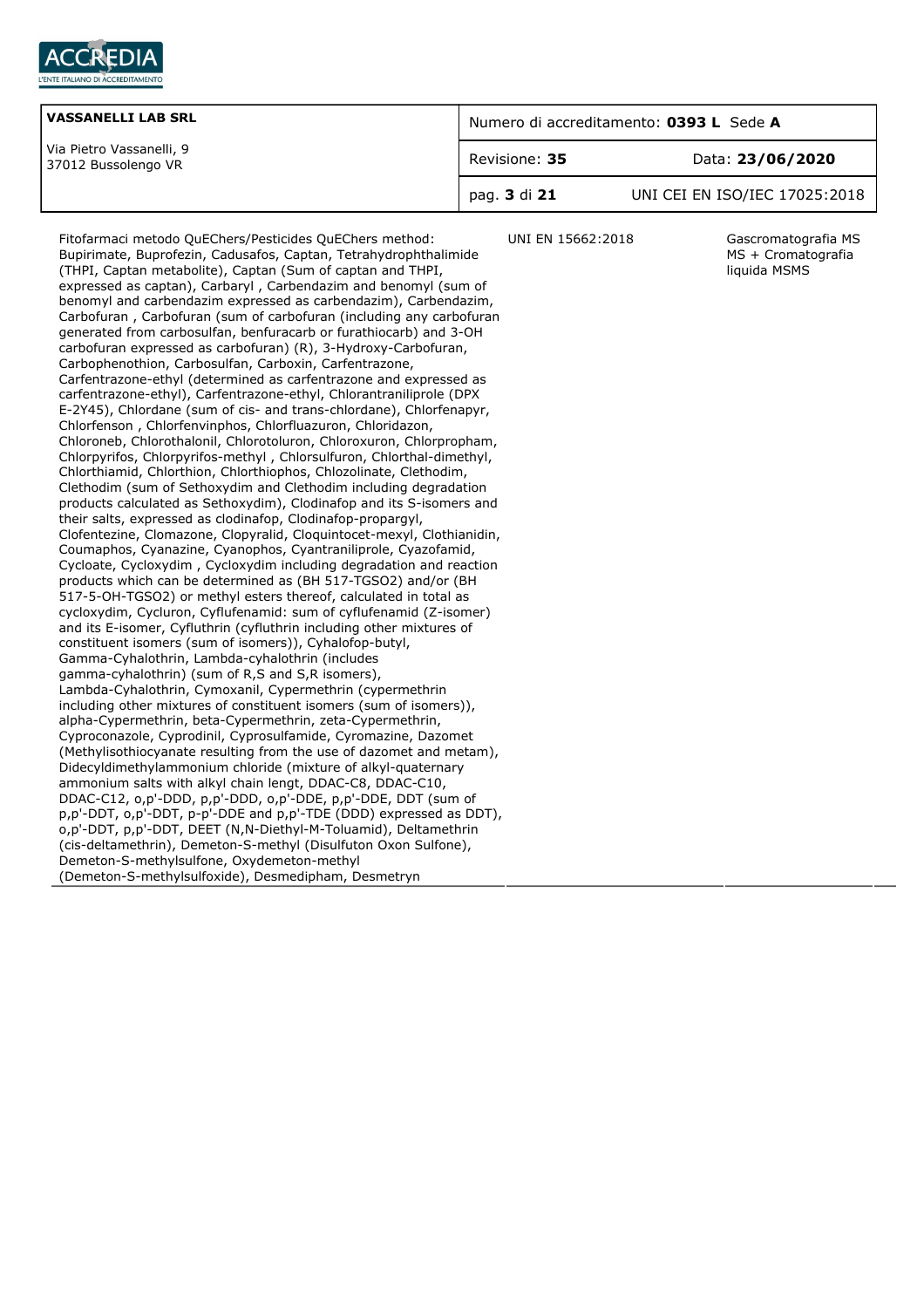

| <b>VASSANELLI LAB SRL</b>                       | Numero di accreditamento: 0393 L Sede A |                               |
|-------------------------------------------------|-----------------------------------------|-------------------------------|
| Via Pietro Vassanelli, 9<br>37012 Bussolengo VR | Revisione: 35                           | Data: 23/06/2020              |
|                                                 | pag. 4 di 21                            | UNI CEI EN ISO/IEC 17025:2018 |

Diafenthiuron, Di-allate (sum of isomers), Diazinon, Dicamba, Dichlobenil, Dichlofenthion, Dichlorprop (2,4-DP), Dichlorprop (Sum of dichlorprop and -P, its salts, esters and conjugates, expressed as dichlorprop), Dichlorvos, Diclobutrazol, Diclofop, Diclofop (sum diclofop-methyl and diclofop acid expressed as diclofop-methyl), Diclofop-methyl, Dicloran, Dicofol (sum of p,p' and o,p' isomers), Dieldrin, Diethofencarb, Difenacoum, Difenoconazole, Diflubenzuron , Diflufenican, Dimefox, Dimethenamid (dimethenamid-p including other mixtures of constituent isomers (sum of isomers)), Dimethoate, Dimethomorph (sum of isomers), 2,4-Dimethylanilin (Amitraz metabolite), Dimoxystrobin, Diniconazole, Dinocap (sum of dinocap isomers and their corresponding phenols expressed as dinocap), Dioxacarb, Diphenamid, Diphenylamine, Disulfoton, Disulfoton (sum of disulfoton, disulfoton sulfoxide and disulfoton sulfone expressed as disulfoton), Disulfoton-sulfone, Disulfoton-sulfoxide, Ditalimfos, Dithianon, Diuron, DMF - Dimethylphenylformamide, 2,4- (Amitraz metabolite), DMPF - Dimethylphenyl-N-methylformamidine, N-2,4- (Amitraz metabolite), Dimethylaminosulfotoluidide (DMST, Tolylfluanid metabolite), Dodemorph, Dodine, Emamectin benzoate B1a, expressed as emamectin, Endosulfan (sum of alpha- and beta-isomers and endosulfan-sulphate expresses as endosulfan), Endosulfan-alpha, Endosulfan-beta, Endosulfan-sulphate, Endrin, EPN, Epoxiconazole, EPTC (ethyl dipropylthiocarbamate), Etaconazole, Ethalfluralin, Ethiofencarb, Ethion, Ethirimol (Bupirimate metabolite), Ethofumesate, Ethoprophos, Ethoxyquin, Etofenprox, Etoxazole, Etridiazole, Etrimfos, Famoxadone, Fenamidone, Fenamiphos, Fenamiphos (sum of fenamiphos and its sulphoxide and sulphone expressed as fenamiphos), Fenamiphos-sulphone, Fenamiphos-sulphoxide, Fenarimol, Fenazaquin, Fenbuconazole, Fenbutatin oxide, Fenchlorphos, Fenchlorphos (sum of fenchlorphos and fenchlorphos oxon expressed as fenchlorphos), Fenchlorphos oxon, Fenclorim, Fenhexamid, Fenitrothion, Fenothiocarb, Fenoxaprop-P, Fenoxaprop-P-ethyl, Fenoxycarb, Fenpropathrin, Fenpropidin, Fenpropimorph, Fenpyrazamine (F), Fenpyroximate

Fitofarmaci metodo QuEChers/Pesticides QuEChers method:

UNI EN 15662:2018 Gascromatografia MS MS + Cromatografia liquida MSMS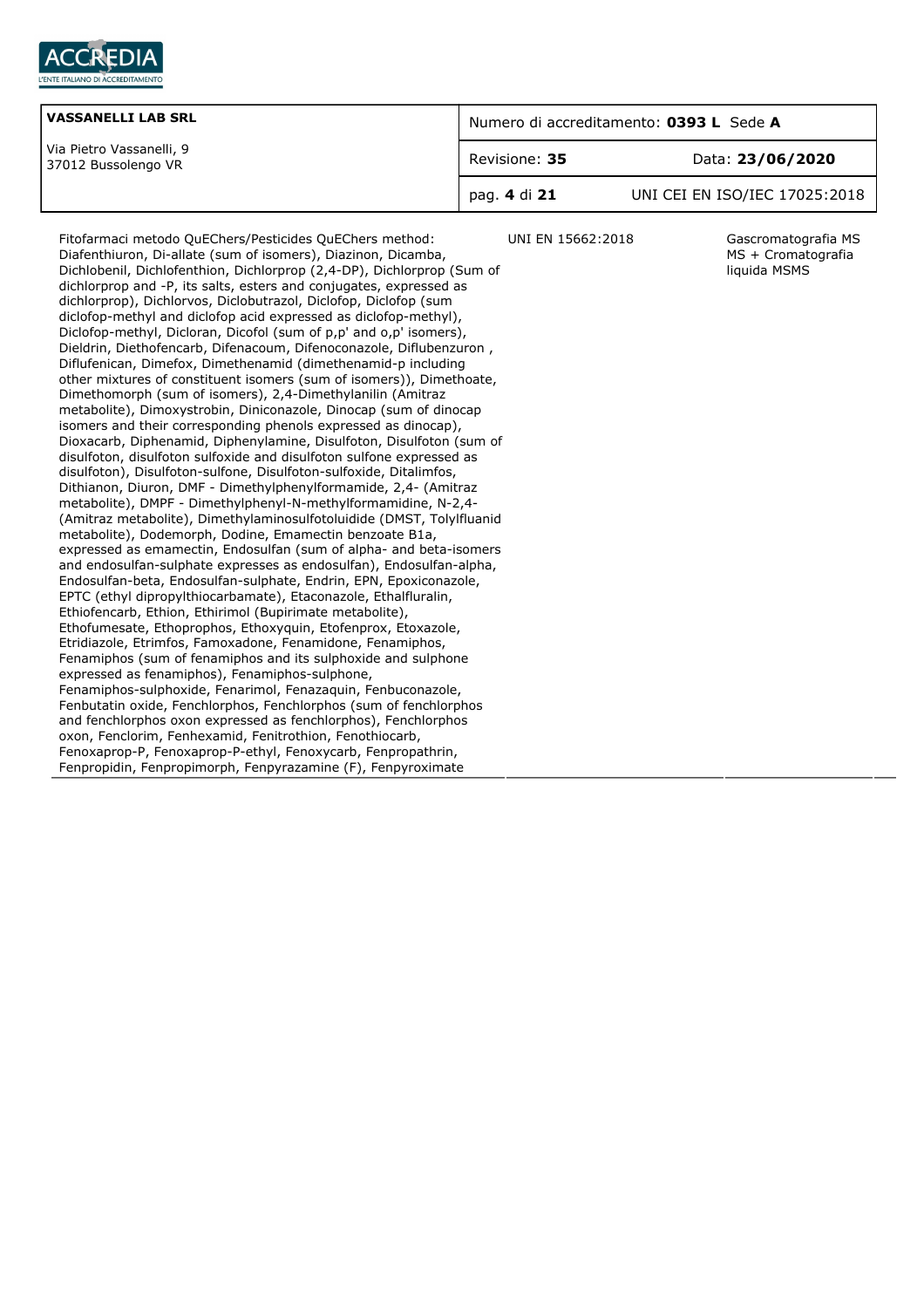

| <b>VASSANELLI LAB SRL</b>                       | Numero di accreditamento: 0393 L Sede A |                               |
|-------------------------------------------------|-----------------------------------------|-------------------------------|
| Via Pietro Vassanelli, 9<br>37012 Bussolengo VR | Revisione: 35                           | Data: 23/06/2020              |
|                                                 | pag. 5 di 21                            | UNI CEI EN ISO/IEC 17025:2018 |

Fitofarmaci metodo QuEChers/Pesticides QuEChers method: Fenson, Fensulfothion, Fenthion, Fenthion (fenthion and its oxigen analogue, their sulfoxides and sulfone expressed as parent), Fenthion-oxon, Fenthion-oxonsufoxide, Fenthion-oxonsulfone, Fenthion-sulfone, Fenthion-sulfoxide, Fenvalerate and Esfenvalerate (Sum of RR & SS isomers), Fenvalerate and Esfenvalerate (Sum of RS & SR isomers), Fenvalerate (any ratio of constituent isomers (RR, SS, RS & SR) including esfenvalerate), Fipronil, Fipronil (sum fipronil + sulfone metabolite (MB46136) expressed as fipronil), Fipronil-sulfone , Flamprop-M-isopropyl, Flazasulfuron, Flonicamid, Flonicamid (sum of flonicamid, TFNA and TFNG expressed as flonicamid), Florasulam, Fluazifop-P (sum of isomers of fluazifop, its esters and its conjugates, expressed as fluazifop), Fluazifop, Fluazifop-P-butyl, Fluazinam, Flubendiamide, Flucythrinate (flucythrinate including other mixtures of constituent isomers (sum of isomers)) , Fludioxonil, Flufenacet (sum of all compounds containing the N fluorophenyl-N-isopropyl moiety expressed as flufenacet equivalent), Flufenoxuron, Flumioxazine, Fluometuron, Fluopicolide, Fluopyram (R), Fluotrimazole, Fluoxastrobin, Flupyradifurone, Fluquinconazole, Flurochloridone (sum of cis- and trans- isomers) (F), Fluroxypyr, Fluroxypyr (sum of fluroxypyr, its salts, its esters, and its conjugates, expressed as fluroxypyr), Fluroxypyr-mepthyl, Flurprimidole, Flusilazole, Flutolanil, Flutriafol, Tau-Fluvalinate, Fluxapyroxad, Folpet, Folpet (sum of folpet and phtalimide, expressed as folpet), Fonofos, Foramsulfuron, Forchlorfenuron, Formetanate: Sum of formetanate and its salts expressed as formetanate(hydrochloride), Formothion, Fosthiazate, Furalaxil, Furathiocarb, Gibberellic acid, Halosulfuron methyl, Haloxyfop (Sum of haloxyfop, its esters, salts and conjugates expressed as haloxyfop (sum of the R- and S- isomers at any ratio)), Haloxyfop-R-methyl, Alpha-HCH, Beta-HCH, Delta-HCH, Epsilon-HCH, Lindane (Gamma-isomer of hexachlorociclohexane (HCH)), Heptachlor , Heptachlor (sum of heptachlor and heptachlor epoxide expressed as heptachlor), Cis-Heptachlorepoxid, Trans-Heptachlorepoxid, Heptenophos, Hexachlorobenzene , Hexaconazole, Hexaflumuron, Hexythiazox, Imazalil, Imazamethabenz-methyl, Imazamox (Sum of imazamox and its salts, expressed as imazamox), Imazaquin, Imazosulfuron, Imidacloprid, Indoxacarb (sum of indoxacarb and its R enantiomer), Iodofenphos, Iodosulfuron-methyl (iodosulfuron-methyl including salts, expressed as iodosulfuron-methyl), Ioxynil, Ioxynil ( sum of Ioxynil, its salts and its esters, expressed as ioxynil), Ioxynil-methyl, Ipconazole, Iprodione, Iprovalicarb

UNI EN 15662:2018 Gascromatografia MS MS + Cromatografia liquida MSMS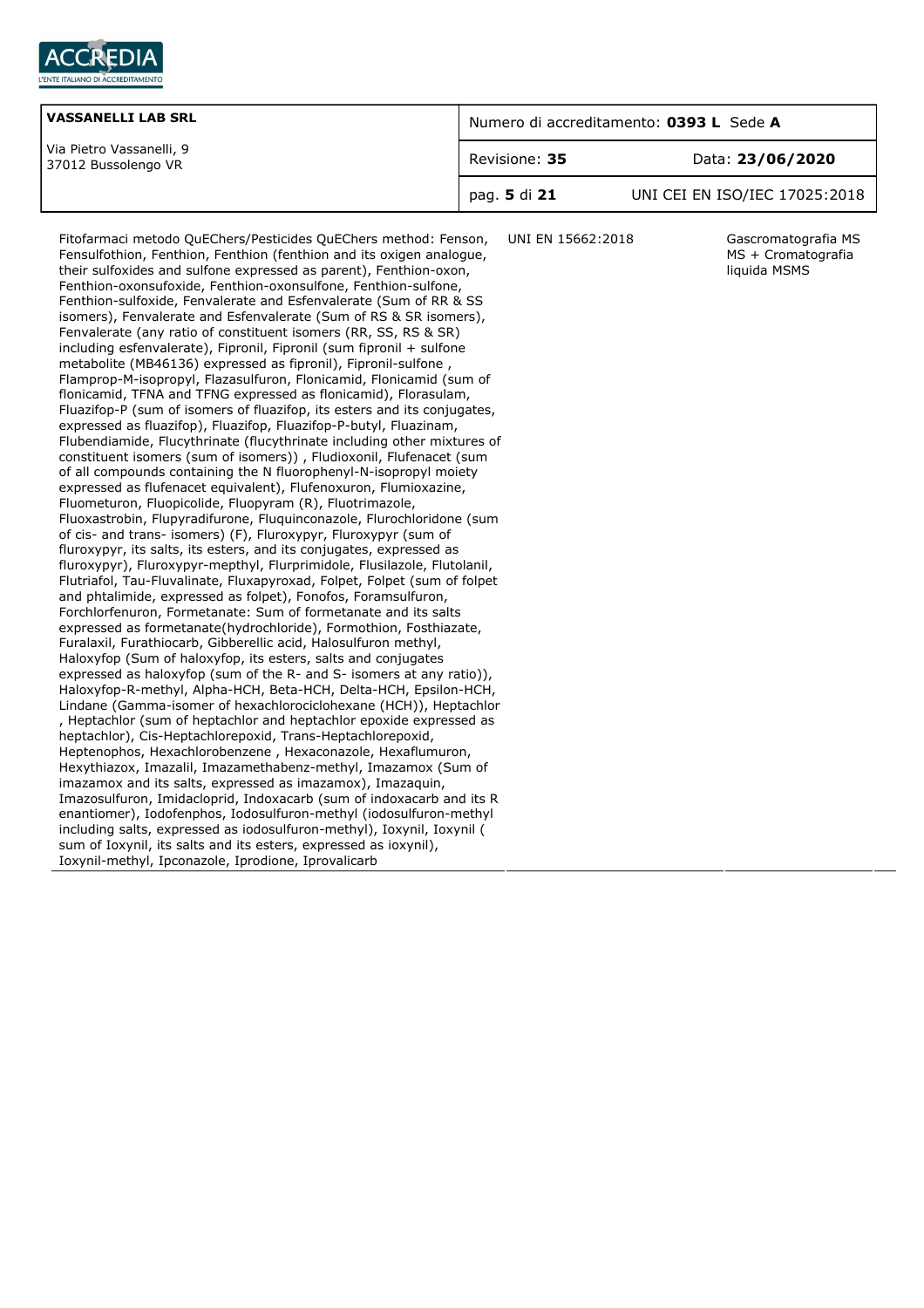

| <b>VASSANELLI LAB SRL</b>                       | Numero di accreditamento: 0393 L Sede A |                               |
|-------------------------------------------------|-----------------------------------------|-------------------------------|
| Via Pietro Vassanelli, 9<br>37012 Bussolengo VR | Revisione: 35                           | Data: 23/06/2020              |
|                                                 | pag. 6 di 21                            | UNI CEI EN ISO/IEC 17025:2018 |

Fitofarmaci metodo QuEChers/Pesticides QuEChers method: Isazofos, Isodrin, Isofenphos, Isofenphos-methyl, Isoprocarb, Isopropalin, Isoproturon, Isopyrazam, Isoxaben, Isoxaflutole, Isoxaflutole (sum of isoxaflutole and its diketonitrile-metabolite, expressed as isoxaflutole), Isoxaflutole RPA 202248, Kresoxim-methyl, Lenacil, Leptophos, Linuron, Lufenuron (any ratio of constituent isomers), Malaoxon, Malathion, Malathion (sum of malathion and malaoxon expressed as malathion), Mandipropamid (any ratio of constituent isomers), Matrine, MCPA, MCPA and MCPB (MCPA, MCPB including their salts, esters and conjugates expressed as MCPA) (F) (R), MCPB, Mecarbam, Mecoprop (sum of mecoprop-p and mecoprop expressed as mecoprop), Mefenpyr-diethyl, Mepanipyrim, Mepronil, Meptyldinocap (2,4 DNOPC), Meptyldinocap (sum of 2,4 DNOPC and 2,4 DNOP expressed as meptyldinocap), Mesosulfuron methyl, Mesotrione, Metaflumizone (sum of E- and Z- isomers), Metalaxyl and metalaxyl-M (metalaxyl including other mixtures of constituent isomers including metalaxyl-M (sum of isomers)) (R), Metaldehyde, Metamitron, Metazachlor (Sum of metabolites 479M04, 479M08 and 479M16, expressed as metazachlor) , Metconazole (sum of isomers), Methacrifos, Methamidophos, Methidathion, Methiocarb, Methiocarb (sum of methiocarb and methiocarb sulfoxide and sulfone, expressed as methiocarb), Methiocarb-sulfone, Methiocarb-sulfoxide, Metolachlor and S-metolachlor (metolachlor including other mixtures of constituent isomers including S-metolachlor (sum of isomers)), Methomyl, Methoxychlor, Methoxyfenozide, Metobromuron, Metolcarb, Metoxuron, Metrafenone, Metribuzin, Metsulfuron methyl, Mevinphos (sum of E- and Z-isomers), Milbemectin (sum of milbemycin A4 and milbemycin A3, expressed as milbemectin), Milbemectin-A3, Milbemectin-A4, Mirex (Perchlordécone), Molinate, Monocrotophos, Monolinuron, Monuron, Myclobutanil, 1-Naphthylacetic acid (NAA), 1-Naphthylacetamide and 1-naphthylacetic acid (sum of acid and its salts, expressed as 1-NAA), 1-Naphthylacetamide (NAD), Naled, Napropamide, Nicosulfuron, Nitenpyram, Nitrofen, Nitrothal-isopropyl, 2-Naphthyloxyacetic acid (NOA, BNOA), Novaluron, Nuarimol, Omethoate, Orthosulfamuron, Oryzalin, Oxadiazon, Oxadixyl, Oxamyl, Oxasulfuron, Oxathiapiprolin, Oxydemeton-methyl (sum of oxydemeton-methyl and demeton-S-methylsulfone expressed as oxydemeton-meth, Oxyfluorfen, Paclobutrazol (sum of constituent isomers)

Gascromatografia MS MS + Cromatografia liquida MSMS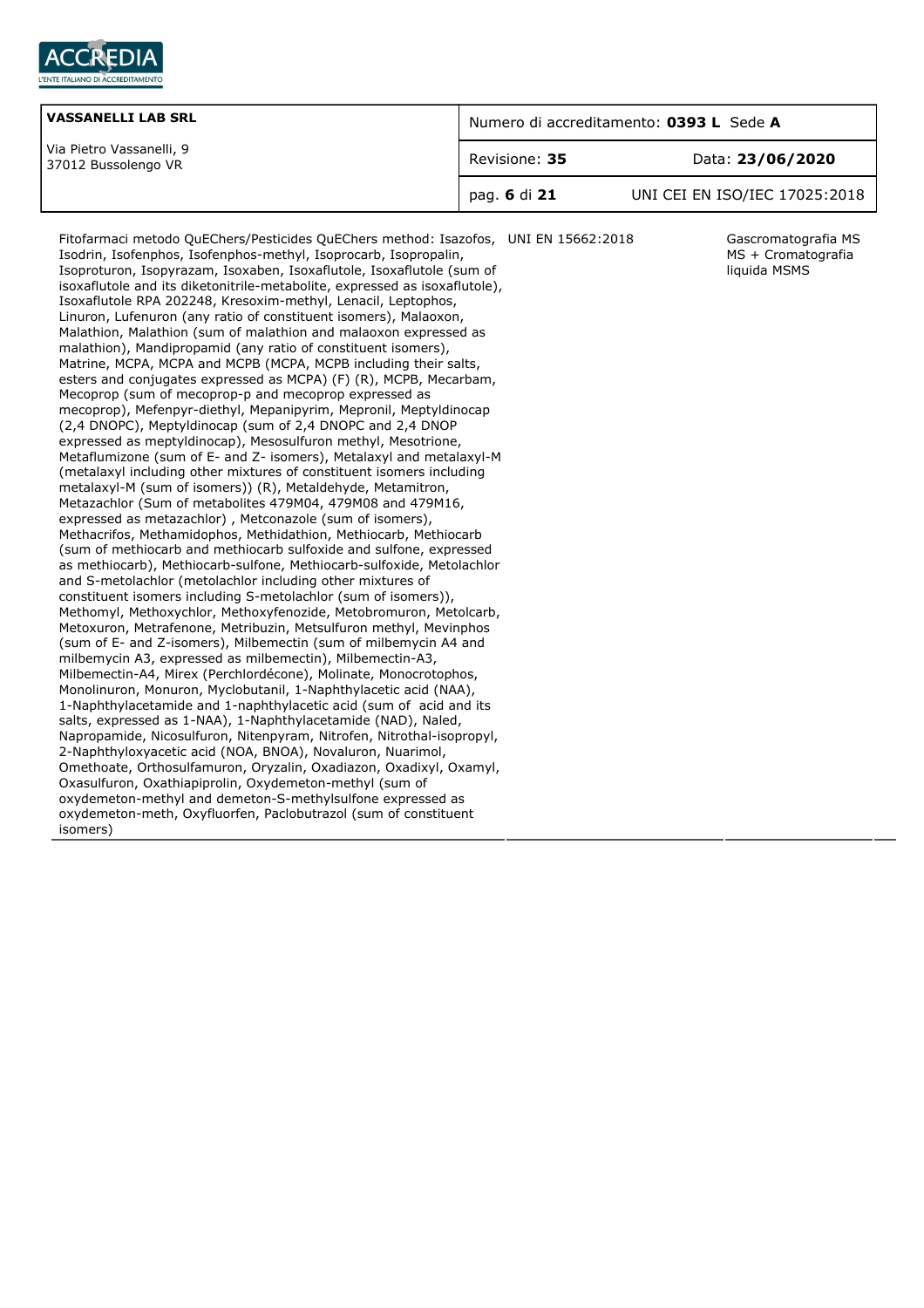

| <b>VASSANELLI LAB SRL</b>                       | Numero di accreditamento: 0393 L Sede A |                               |
|-------------------------------------------------|-----------------------------------------|-------------------------------|
| Via Pietro Vassanelli, 9<br>37012 Bussolengo VR | Data: 23/06/2020<br>Revisione: 35       |                               |
|                                                 | pag. <b>7</b> di 21                     | UNI CEI EN ISO/IEC 17025:2018 |

Gascromatografia MS MS + Cromatografia liquida MSMS

Fitofarmaci metodo QuEChers/Pesticides QuEChers method: Paraoxon, Paraoxon-methyl, Parathion, Parathion-methyl, Parathion-methyl (sum of Parathion-methyl and paraoxon-methyl expressed as Parathion-methyl), Penconazole (sum of constituent isomers), Pencycuron, Pendimethalin, Penoxsulam, Pentachloroaniline, Pentachloroanisole, Penthiopyrad, Permethrin (sum of isomers), Perthan, Pethoxamid, Phenmedipham, Phenthoate, Phorate , Phorate (sum of phorate, its oxygen analogue and their sulfones expressed as phorate), Phorate-oxon, Phorate-sulfone, Phorate-sulfoxide, Phosalone, Phosmet, Phosmet (phosmet and phosmet oxon expressed as phosmet), Phosmet-oxon, Phosphamidon, Phoxim , Phthalimide (Folpet metabolite), Picloram, Picolinafen, Picoxystrobin (F), Pinoxaden, Piperonyl butoxide, Pirimicarb, Desmethyl-Pirimicarb, Pirimiphos-ethyl, Pirimiphos-methyl, Prochloraz, Prochloraz (sum of prochloraz and its metabolites containing the 2,4,6-Trichlorophenol moiety expressed as prochloraz), Procymidone, Profenofos, Profluralin, Profoxydim, Prohexadione (prohexadione (acid) and its salts expressed as prohexadione-calcium), Promecarb, Prometon, Prometryn, Propachlor: oxalinic derivate of propachlor, expressed as propachlor, Propamocarb (Sum of propamocarb and its salt expressed as propamocarb), Propanil, Propaquizafop, Propargite, Propazine, Propetamphos, Propham, Propiconazole (sum of isomers), Propoxur, 2-Hydroxy-Propoxycarbazone , Propoxycarbazone (propoxycarbazone, its salts and 2-hydroxypropoxycarbazone expressed as propoxycarbazone), Propoxycarbazone, Propyzamide, Proquinazid, Prosulfocarb, Prosulfuron, Prothioconazole: prothioconazole-desthio (sum of isomers), Prothioconazole, Prothioconazole Desthio, Prothiofos, Pymetrozine, Pyraclostrobin, Pyraflufen, Pyraflufen ethyl, Pyraflufen-ethyl (Sum of pyraflufen-ethyl and pyraflufen, expressed as pyraflufen-ethyl), Pyrazophos, Pyrethrins, Pyridaben, Pyridafol, Pyridalyl, Pyridaphenthion, Pyridate, Pyridate (sum of pyridate, its hydrolysis product CL 9673 (6-chloro-4-hydroxy-3-phenylpyridazin) and hydrolysable conjugates of CL 9673 expressed as pyridate), Pyrifenox, Pyrimethanil, Pyriofenone, Pyriproxyfen, Pyroxsulam, Quinalphos, Quinclorac, Quinoxyfen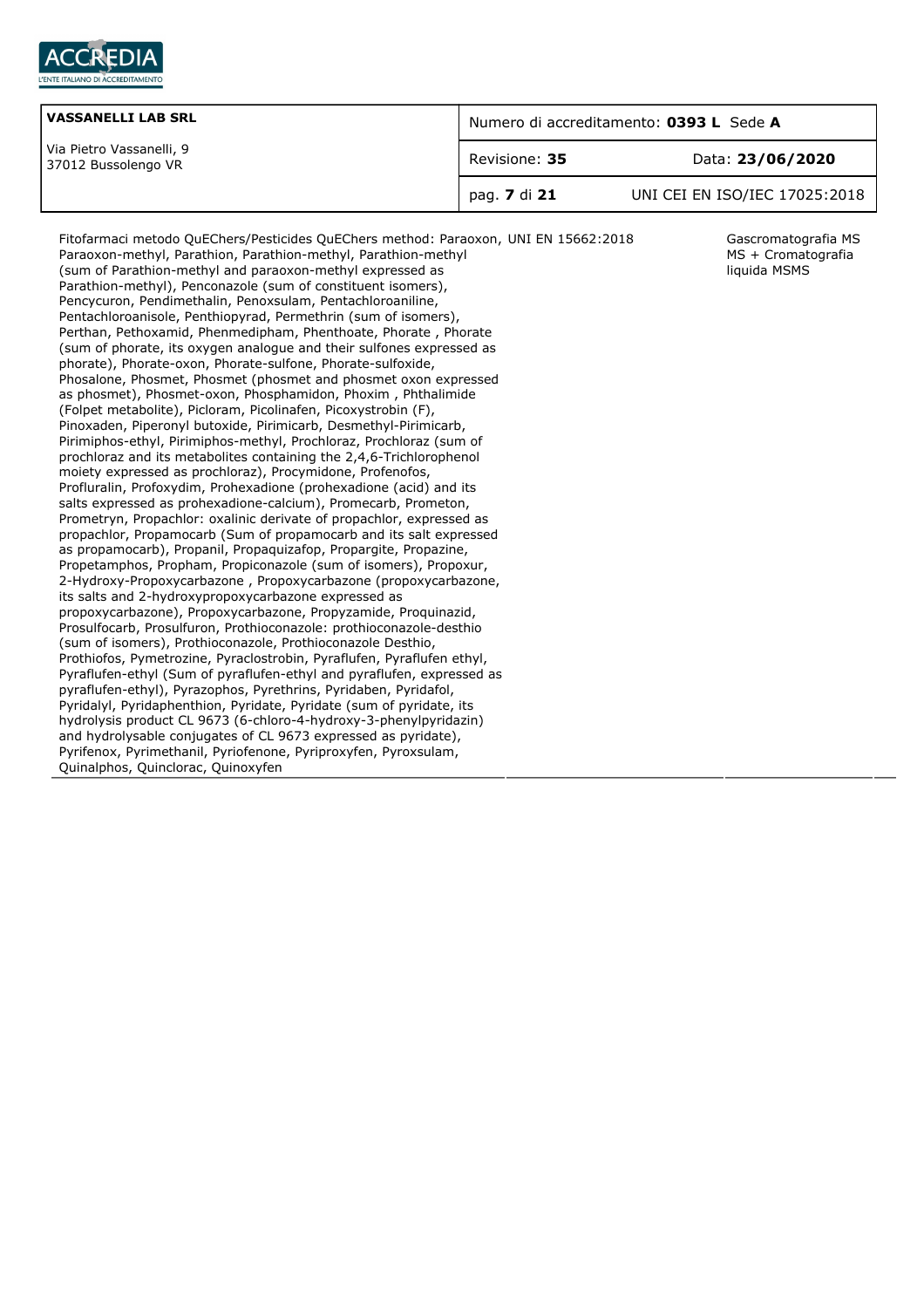

| <b>VASSANELLI LAB SRL</b>                       | Numero di accreditamento: 0393 L Sede A |                               |
|-------------------------------------------------|-----------------------------------------|-------------------------------|
| Via Pietro Vassanelli, 9<br>37012 Bussolengo VR | Data: 23/06/2020<br>Revisione: 35       |                               |
|                                                 | pag. 8 di 21                            | UNI CEI EN ISO/IEC 17025:2018 |
|                                                 |                                         |                               |

| Fitofarmaci metodo QuEChers/Pesticides QuEChers method:<br>Quintozene, Quintozene (sum of quintozene and pentachloro-aniline<br>expressed as quintozene) (F), Quizalofop (sum of quizalofop, its salts,<br>its esters (including propaquizafop) and its conjugates, expressed as<br>quizalofop (any ratio of constituent isomers)), Quizalofop-ethyl,<br>Rimsulfuron, Rotenone, S421 (Octachlorodipropyl Ether), Sedaxane,<br>Sethoxydim, Silthiofam, Simazine, Simetryn, Spinetoram (XDE-175),<br>Spinetoram (XDE-175-J), Spinetoram (XDE-175-L), Spinosad<br>(spinosad, sum of spinosyn A and spinosyn D), Spinosyn A, Spinosyn<br>D, Spirodiclofen, Spiromesifen, Spirotetramat, Spirotetramat and its 4<br>metabolites BYI08330-enol, BYI08330-ketohydroxy,<br>BYI08330-monohydroxy, and BYI08330 enol-glucoside, expressed as<br>spirotetramat, Spirotetramat, BYI 03380-enol, Spirotetramat, BYI<br>03380-enol-glucoside, Spirotetramat, BYI 03380-ketohydroxy,<br>Spirotetramat, BYI 03380-monohydroxy, Spiroxamine (sum of<br>isomers), Sulcotrione, Sulfallate, Sulfosulfuron, Sulfotep, Sulfoxaflor<br>(sum of isomers), Tebuconazole, Tebufenozide, Tebufenpyrad,<br>Tebupirimifos, Tecnazene, Teflubenzuron, Tefluthrin, Tembotrione,<br>Tepraloxydim, Terbacil, Terbufos, Terbumeton, Terbuthylazine,<br>Terbutryn, Tetrachlorvinphos, Tetraconazole, Tetradifon,<br>Tetramethrin, Tetrasul, TFNA, TFNG, Thiabendazole, Thiacloprid,<br>Thiamethoxam, Thiencarbazone methyl, Thifensulfuron methyl,<br>Thiobencarb (4-chlorobenzyl methyl sulfone), Thiodicarb, Thionazin,<br>Thiophanate-methyl, Thiram (expressed as thiram), Tiocarbazil,<br>Tolclofos-methyl, Tolylfluanid, Tolylfluanid (Sum of tolylfluanid and<br>dimethylaminosulfotoluidide expressed as tolylfluanid) (R),<br>Tralkoxydim, Tralomethrin, Tri-allate, Triadimefon, Triadimenol (any<br>ratio of constituent isomers), Triasulfuron, Triazamate, Triazophos,<br>Tribenuron methyl, Trichlorfon, Trichloronat, 2,4,6-Trichlorophenol,<br>Triclopyr, Tricyclazole, Trifloxystrobin, Triflumizole, Triflumizole:<br>Triflumizole and metabolite<br>FM-6-1(N-(4-chloro-2-trifluoromethylphenyl)-n-propoxyacetamidine),<br>expressed as Triflumizole,<br>FM-6-1(N-(4-chloro-2-trifluoromethylphenyl)-n-propoxyacetamidine)<br>(metabolite of Triflumizole), Triflumuron, Trifluralin, Triflusulfuron<br>methyl, Triforine, Trinexapac (sum of trinexapac (acid) and its salts,<br>expressed as trinexapac), Trinexapac (aka cimetacarb ethyl),<br>Triticonazole, Tritosulfuron, Valifenalate, Vamidothion, Vinclozolin<br>(sum of vinclozolin and all metabolites, expressed as vinclozolin),<br>Zoxamide | UNI EN 15662:2018                                                | Gascromatografia MS<br>MS + Cromatografia<br>liquida MSMS               |
|-------------------------------------------------------------------------------------------------------------------------------------------------------------------------------------------------------------------------------------------------------------------------------------------------------------------------------------------------------------------------------------------------------------------------------------------------------------------------------------------------------------------------------------------------------------------------------------------------------------------------------------------------------------------------------------------------------------------------------------------------------------------------------------------------------------------------------------------------------------------------------------------------------------------------------------------------------------------------------------------------------------------------------------------------------------------------------------------------------------------------------------------------------------------------------------------------------------------------------------------------------------------------------------------------------------------------------------------------------------------------------------------------------------------------------------------------------------------------------------------------------------------------------------------------------------------------------------------------------------------------------------------------------------------------------------------------------------------------------------------------------------------------------------------------------------------------------------------------------------------------------------------------------------------------------------------------------------------------------------------------------------------------------------------------------------------------------------------------------------------------------------------------------------------------------------------------------------------------------------------------------------------------------------------------------------------------------------------------------------------------------------------------------------------------------------------------------------------------------------------------------------------------------------------------------------------------------------------------------------------------------------------------------------------------------------------|------------------------------------------------------------------|-------------------------------------------------------------------------|
| Fitofarmaci metodo QuPPe/Pesticides QuPPe method: Amitrole,<br>Chlormequat, Daminozid, Mepiquat, Ethylenethiourea (ETU),<br>Propylenethiourea (PTU)                                                                                                                                                                                                                                                                                                                                                                                                                                                                                                                                                                                                                                                                                                                                                                                                                                                                                                                                                                                                                                                                                                                                                                                                                                                                                                                                                                                                                                                                                                                                                                                                                                                                                                                                                                                                                                                                                                                                                                                                                                                                                                                                                                                                                                                                                                                                                                                                                                                                                                                                       | CVUA EU RL-SRM QuPPe Vers 11 Cromatografia liquida<br>met 3 2020 | <b>MSMS</b>                                                             |
| Fitofarmaci metodo QuPPe/Pesticides QuPPe method: Diquat, Paraquat CVUA EU RL-SRM QuPPe Vers 11 Cromatografia liquida                                                                                                                                                                                                                                                                                                                                                                                                                                                                                                                                                                                                                                                                                                                                                                                                                                                                                                                                                                                                                                                                                                                                                                                                                                                                                                                                                                                                                                                                                                                                                                                                                                                                                                                                                                                                                                                                                                                                                                                                                                                                                                                                                                                                                                                                                                                                                                                                                                                                                                                                                                     | met 4.1 2020                                                     | <b>MSMS</b>                                                             |
| Fitofarmaci metodo QuPPe/Pesticides QuPPe method: Ethephon,<br>Glyphosate, Aminomethyl phosphonic acid (AMPA), Fosetyl,<br>Phosphonic acid (Phosphorous acid), Fosetyl-Al (sum of fosetyl,<br>phosphonic acid and their salts, expressed as fosetyl), Maleic<br>hydrazide, Chlorate, Perchlorate                                                                                                                                                                                                                                                                                                                                                                                                                                                                                                                                                                                                                                                                                                                                                                                                                                                                                                                                                                                                                                                                                                                                                                                                                                                                                                                                                                                                                                                                                                                                                                                                                                                                                                                                                                                                                                                                                                                                                                                                                                                                                                                                                                                                                                                                                                                                                                                          | CVUA EU RL-SRM QuPPe Vers 11<br>met 1.3 2020                     | Cromatografia liquida<br><b>MSMS</b>                                    |
| Fitofarmaci metodo QuPPe/Pesticides QuPPe method: Morpholine,<br>Diethanolamine, Triethanolamine                                                                                                                                                                                                                                                                                                                                                                                                                                                                                                                                                                                                                                                                                                                                                                                                                                                                                                                                                                                                                                                                                                                                                                                                                                                                                                                                                                                                                                                                                                                                                                                                                                                                                                                                                                                                                                                                                                                                                                                                                                                                                                                                                                                                                                                                                                                                                                                                                                                                                                                                                                                          | CVUA EU RL-SRM QuPPe Vers 11 Cromatografia liquida<br>met 7 2020 | <b>MSMS</b>                                                             |
| Alimenti di origine vegetale e loro prodotti trasformati e derivati/Food of plant origin and their processed products and<br>derivatives                                                                                                                                                                                                                                                                                                                                                                                                                                                                                                                                                                                                                                                                                                                                                                                                                                                                                                                                                                                                                                                                                                                                                                                                                                                                                                                                                                                                                                                                                                                                                                                                                                                                                                                                                                                                                                                                                                                                                                                                                                                                                                                                                                                                                                                                                                                                                                                                                                                                                                                                                  |                                                                  |                                                                         |
| Denominazione della prova / Campi di prova                                                                                                                                                                                                                                                                                                                                                                                                                                                                                                                                                                                                                                                                                                                                                                                                                                                                                                                                                                                                                                                                                                                                                                                                                                                                                                                                                                                                                                                                                                                                                                                                                                                                                                                                                                                                                                                                                                                                                                                                                                                                                                                                                                                                                                                                                                                                                                                                                                                                                                                                                                                                                                                | Metodo di prova                                                  | Tecnica di prova<br>O&I                                                 |
| Cadmio, Cromo, Piombo/Cadmium, Chromium, Lead                                                                                                                                                                                                                                                                                                                                                                                                                                                                                                                                                                                                                                                                                                                                                                                                                                                                                                                                                                                                                                                                                                                                                                                                                                                                                                                                                                                                                                                                                                                                                                                                                                                                                                                                                                                                                                                                                                                                                                                                                                                                                                                                                                                                                                                                                                                                                                                                                                                                                                                                                                                                                                             | UNI EN 13805:2014 +<br>UNI EN 14083:2003                         | Spettrofotometria di<br>assorbimento atomico<br>con fornetto di grafite |

|             |                                                | con fornetto di grafite                      |
|-------------|------------------------------------------------|----------------------------------------------|
| Rame/Copper | Rapporti ISTISAN 1996/34 pag<br>$85 +$ pag 119 | Spettrofotometria di<br>assorbimento atomico |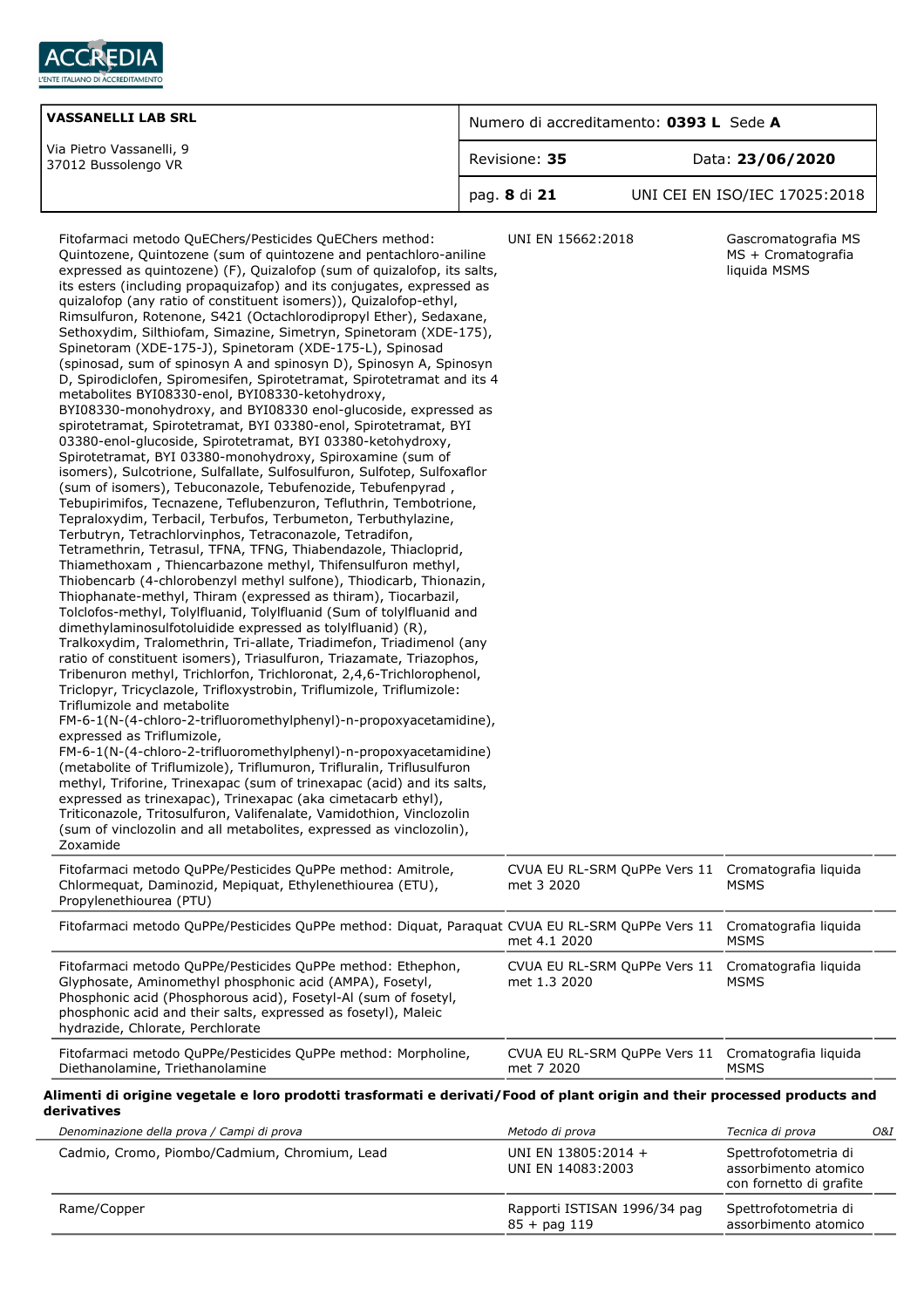

J.

| VASSANELLI LAB SRL                              | Numero di accreditamento: 0393 L Sede A |                               |  |
|-------------------------------------------------|-----------------------------------------|-------------------------------|--|
| Via Pietro Vassanelli, 9<br>37012 Bussolengo VR | Revisione: 35                           | Data: 23/06/2020              |  |
|                                                 | pag. 9 di 21                            | UNI CEI EN ISO/IEC 17025:2018 |  |

## **Alimenti non grassi/Non fatty foods**

| Denominazione della prova / Campi di prova                                                                                                                                                                                                                                                                                                                                               | Metodo di prova                                                                                                       | Tecnica di prova                                                  | O&I |
|------------------------------------------------------------------------------------------------------------------------------------------------------------------------------------------------------------------------------------------------------------------------------------------------------------------------------------------------------------------------------------------|-----------------------------------------------------------------------------------------------------------------------|-------------------------------------------------------------------|-----|
| Dithiocarbamates (dithiocarbamates expressed as CS2, including<br>maneb, mancozeb, metiram, propineb, thiram and ziram)                                                                                                                                                                                                                                                                  | UNI EN 12396-2:1999                                                                                                   | Gascromatografia MS                                               |     |
| <b>Bevande spiritose/Spirit drinks</b>                                                                                                                                                                                                                                                                                                                                                   |                                                                                                                       |                                                                   |     |
| Denominazione della prova / Campi di prova                                                                                                                                                                                                                                                                                                                                               | Metodo di prova                                                                                                       | Tecnica di prova                                                  | O&I |
| Acidità totale, Acidità fissa, Acidità volatile/Total acidity, Fixed acidity,<br><b>Volatile Acidity</b>                                                                                                                                                                                                                                                                                 | Reg CE 2870/2000 19/12/2000<br>GU CE L333 29/12/2000 All III.3<br>Reg UE 635/2016 22/04/2016 GU<br>UE L108 23/04/2016 | Titolazione                                                       |     |
| Dibutyl phthalate (DBP), Bis (2-ethylhexyl) phthalate (DEHP), Butyl<br>benzyl phthalate (BBP), Di-isobutyl phthalate (DiBP)                                                                                                                                                                                                                                                              | Risoluzione OIV OENO 521 2013                                                                                         | Gascromatografia<br>MS/MS                                         |     |
| Estratto secco totale/Total dry extract                                                                                                                                                                                                                                                                                                                                                  | OIV-MA-BS-10 R2009                                                                                                    | Calcolo                                                           |     |
| Massa volumica a 20 °C e Densità relativa a 20 °C/Density (20°C)                                                                                                                                                                                                                                                                                                                         | OIV-MA-BS-06 R2009                                                                                                    | Densimetria ad<br>oscillazione di<br>frequenza                    |     |
| Sostanze volatili e metanolo (Metanolo, 1-Propanolo,<br>2-Metil, 1-Propanolo, 2-Metil, 1-Butanolo, 3-Metil, 1-Butanolo, Acetato<br>di etile, 1-Butanolo, 2-Butanolo, Acetaldeide, Acetale)/Volatile<br>substances and methanol (Methanol, Propan-1-ol,<br>2-methylpropan-1-ol, 2-methyl-butan-1-ol, 3-methyl-butan-1-ol,<br>Ethyl acetate, butan-1-ol, butan-2-ol, Acetaldehyde, Acetal) | Reg CE 2870/2000 19/12/2000<br>GU CE L333 29/12/2000 All III                                                          | Gascromatografia FID                                              |     |
| Titolo alcolometrico volumico/Real alcoholic strength                                                                                                                                                                                                                                                                                                                                    | Reg CE 2870/2000 19/12/2000<br>GU CE L333 29/12/2000 All I App Densimetria ad<br>$I + App II$ met B                   | Distillazione +<br>oscillazione di<br>frequenza                   |     |
| <b>Birra/Beer</b>                                                                                                                                                                                                                                                                                                                                                                        |                                                                                                                       |                                                                   |     |
| Denominazione della prova / Campi di prova                                                                                                                                                                                                                                                                                                                                               | Metodo di prova                                                                                                       | Tecnica di prova                                                  | O&I |
| Acidità totale/Total acidity                                                                                                                                                                                                                                                                                                                                                             | DM 21/09/1970 SO GU nº 105<br>28/04/1971 Met 8                                                                        | Titolazione                                                       |     |
| Acidità volatile/Volatile Acidity                                                                                                                                                                                                                                                                                                                                                        | DM 21/09/1970 SO GU nº 105<br>28/04/1971 Met 9                                                                        | Titolazione                                                       |     |
| Ceneri e alcalinità delle ceneri /Ash and Alkalinity of ash                                                                                                                                                                                                                                                                                                                              | DM 21/09/1970 SO GU nº 105<br>28/04/1971 Met 10                                                                       | Incenerimento +<br>Titolazione                                    |     |
| Estratto (da calcolo)/Extract (by calculation)                                                                                                                                                                                                                                                                                                                                           | DM 21/09/1970 SO GU nº 105<br>28/04/1971 Met 6                                                                        | Calcolo                                                           |     |
| Grado alcolico/Alcoholic strength                                                                                                                                                                                                                                                                                                                                                        | DM 21/09/1970 SO GU nº 105<br>28/04/1971 Met 5                                                                        | Distillazione +<br>Densimetria ad<br>oscillazione di<br>frequenza |     |
| Grado saccarometrico (da calcolo)/Original Exctract (Plato - by<br>calculation)                                                                                                                                                                                                                                                                                                          | DM 21/09/1970 SO GU nº 105<br>28/04/1971 Met 7                                                                        | Calcolo                                                           |     |
| Limpidità /Limpidity                                                                                                                                                                                                                                                                                                                                                                     | DM 21/09/1970 SO GU nº 105<br>28/04/1971 Met 3                                                                        | Titolazione                                                       |     |
| Peso specifico a 20° C/Specific gravity at 20°C                                                                                                                                                                                                                                                                                                                                          | DM 21/09/1970 SO GU nº 105<br>28/04/1971 Met 4                                                                        | Densimetria ad<br>oscillazione di<br>frequenza                    |     |
| Cereali e derivati/Cereals and their processed products                                                                                                                                                                                                                                                                                                                                  |                                                                                                                       |                                                                   |     |
| Denominazione della prova / Campi di prova                                                                                                                                                                                                                                                                                                                                               | Metodo di prova                                                                                                       | Tecnica di prova                                                  | 0&I |
|                                                                                                                                                                                                                                                                                                                                                                                          |                                                                                                                       |                                                                   |     |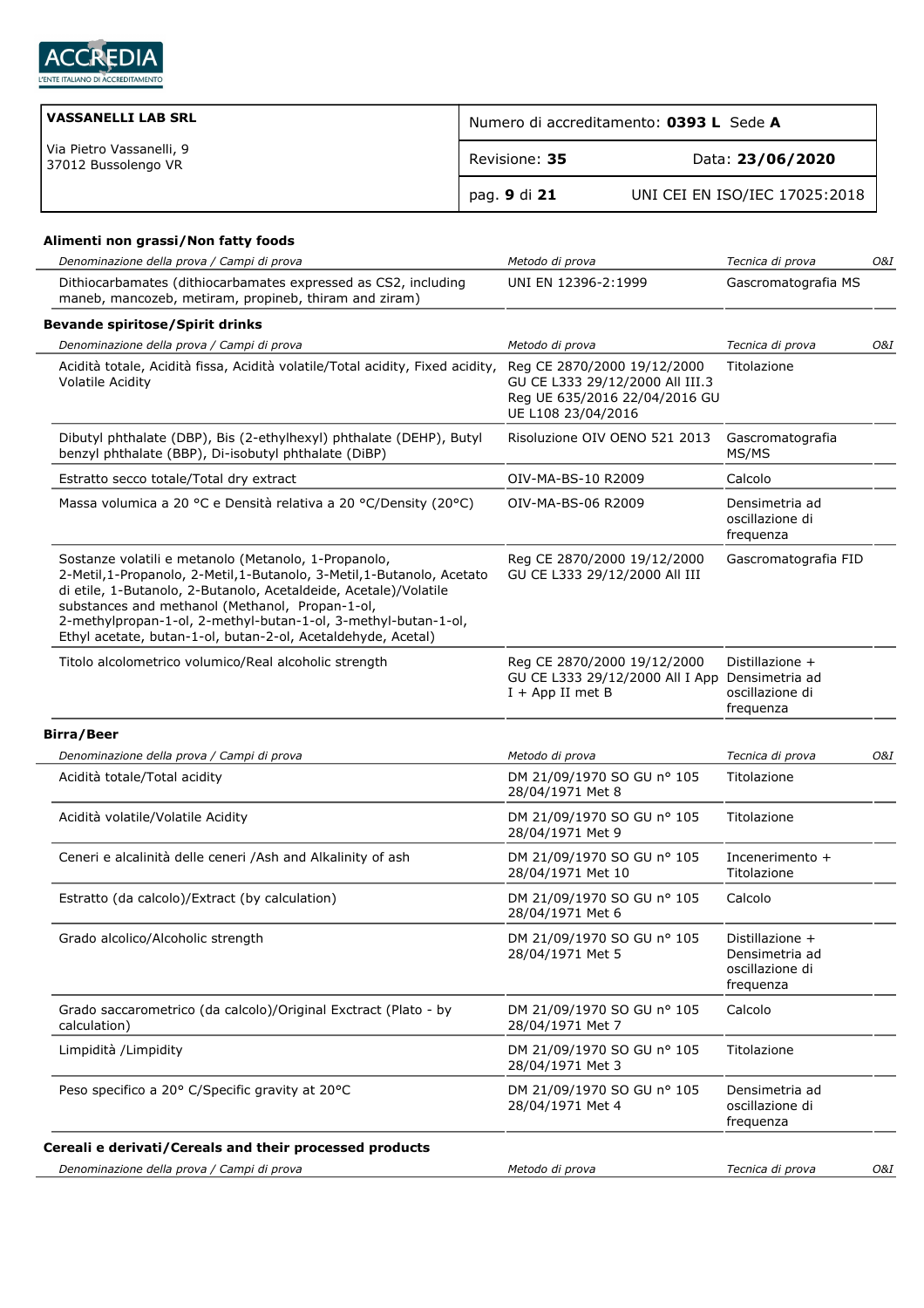

| <b>VASSANELLI LAB SRL</b>                                                                                                                                                                                                                                                                                                                                                                                                                                                                                                                                                                                                                                                                | Numero di accreditamento: 0393 L Sede A  |  |                                                         |     |
|------------------------------------------------------------------------------------------------------------------------------------------------------------------------------------------------------------------------------------------------------------------------------------------------------------------------------------------------------------------------------------------------------------------------------------------------------------------------------------------------------------------------------------------------------------------------------------------------------------------------------------------------------------------------------------------|------------------------------------------|--|---------------------------------------------------------|-----|
| Via Pietro Vassanelli, 9<br>37012 Bussolengo VR                                                                                                                                                                                                                                                                                                                                                                                                                                                                                                                                                                                                                                          | Revisione: 35                            |  | Data: 23/06/2020                                        |     |
|                                                                                                                                                                                                                                                                                                                                                                                                                                                                                                                                                                                                                                                                                          | pag. 10 di 21                            |  | UNI CEI EN ISO/IEC 17025:2018                           |     |
| Aflatossina B1, Aflatossina B2, Aflatossina G1, Aflatossina G2,<br>Aflatossine totali (B1, B2, G1, G2) (da calcolo), Ocratossina A,<br>Deossinivalenolo, Fumonisina B1, Fumonisina B2 + Fumonisina B1 +<br>Fumonisina B2 (da calcolo), Zearalenone (ZEA)/ Aflatoxin B1,<br>Aflatoxin B2, Aflatoxin G1, Aflatoxin G2, Aflatoxins sum (B1, B2, G1,<br>G2), (by calculation), Ochratoxin A (OTA), Deoxynivalenol (DON),<br>Fumonisin B1, Fumonisin B2, Fumonisin B1 + Fumonisin B2 (by<br>calculation), Zearalenon Aflatoxins B1, B2, G1, G2 > 0, 5 $\mu$ g/Kg;<br>Ochratoxin A > 0,5 ug/Kg;<br>Deoxynivalenol > 50 µg/Kg;<br>Fumonisins $B1,B2 > 100 \mu g/Kg$ ;<br>Zearalenon $>$ 5 µg/Kg | POP 379 rev. 1 2018                      |  | Cromatografia liquida<br><b>MSMS</b>                    |     |
| Cereali, frutti in guscio e prodotti derivati/Cereal, Nuts and by products.                                                                                                                                                                                                                                                                                                                                                                                                                                                                                                                                                                                                              |                                          |  |                                                         |     |
| Denominazione della prova / Campi di prova<br>Aflatossina B1, Aflatossina B2, Aflatossina G1, Aflatossina G2,<br>Aflatossine totali (B1, B2, G1, G2) (da calcolo)/Aflatoxin B1, Aflatoxin<br>B2, Aflatoxin G1, Aflatoxin G2, Aflatoxins sum (B1, B2, G1, G2), (by<br>calculation)                                                                                                                                                                                                                                                                                                                                                                                                        | Metodo di prova<br>UNI EN ISO 16050:2011 |  | Tecnica di prova<br>Cromatografia liquida<br><b>FLD</b> | O&I |
| Denominazione della prova / Campi di prova                                                                                                                                                                                                                                                                                                                                                                                                                                                                                                                                                                                                                                               | Metodo di prova                          |  | Tecnica di prova                                        | O&I |
| Acidità totale/Total acidity<br>Anidride solforosa totale/Total sulphur dioxide                                                                                                                                                                                                                                                                                                                                                                                                                                                                                                                                                                                                          | OIV-MA-F1-05 R2011<br>OIV-MA-F1-07 R2011 |  | Titolazione<br>Distillazione +<br>Titolazione           |     |
| Caratteristiche cromatiche/Chromatic properties                                                                                                                                                                                                                                                                                                                                                                                                                                                                                                                                                                                                                                          | OIV-MA-F1-08 R2011                       |  | Spettrofotometria<br>UV-VIS                             |     |
| Cationi totali/Total cations                                                                                                                                                                                                                                                                                                                                                                                                                                                                                                                                                                                                                                                             | OIV-MA-F1-09 R2012                       |  | Titolazione                                             |     |
| Conduttività/Conductivity                                                                                                                                                                                                                                                                                                                                                                                                                                                                                                                                                                                                                                                                | OIV-MA-F1-01 R2011                       |  | Conducibilità                                           |     |
| Idrossimetilfurfurale/Hydroxymethylfurfural (HMF)                                                                                                                                                                                                                                                                                                                                                                                                                                                                                                                                                                                                                                        | OIV-MA-F1-02 R2011                       |  | Cromatografia liguida<br>DAD                            |     |
| Indice di Folin-Ciocalteu/Folin-Ciocalteu Index (IFC)                                                                                                                                                                                                                                                                                                                                                                                                                                                                                                                                                                                                                                    | OIV-MA-F1-13 R2015                       |  | Spettrofotometria<br>UV-VIS                             |     |
| Meso-inositolo, Scillo-inositolo, Saccarosio/Meso-inositol,<br>Scyllo-inositol, Sucrose                                                                                                                                                                                                                                                                                                                                                                                                                                                                                                                                                                                                  | OIV-MA-F1-12 R2015                       |  | Gascromatografia FID                                    |     |
| рH                                                                                                                                                                                                                                                                                                                                                                                                                                                                                                                                                                                                                                                                                       | OIV-MA-F1-06 R2011                       |  | Potenziometria                                          |     |
| Mosti concentrati, Mosti concentrati rettificati/Concentrated grape must, Rectified concentrated grape must                                                                                                                                                                                                                                                                                                                                                                                                                                                                                                                                                                              |                                          |  |                                                         |     |
| Denominazione della prova / Campi di prova                                                                                                                                                                                                                                                                                                                                                                                                                                                                                                                                                                                                                                               | Metodo di prova                          |  | Tecnica di prova                                        | O&I |
| Titolo alcolometrico volumico effettivo/Acquired alcoholic strength                                                                                                                                                                                                                                                                                                                                                                                                                                                                                                                                                                                                                      | OIV-MA-F1-03 R2011                       |  | Distillazione +                                         |     |
|                                                                                                                                                                                                                                                                                                                                                                                                                                                                                                                                                                                                                                                                                          |                                          |  | Densimetria ad<br>oscillazione di<br>frequenza          |     |

# **Mosti, Mosti concentrati,Mosti concentrati rettificati/Grape must, Concentrated grape must, Rectified concentrated grape must**

| Denominazione della prova / Campi di prova                                                       | Metodo di prova     | Tecnica di prova | O&I |
|--------------------------------------------------------------------------------------------------|---------------------|------------------|-----|
| Tenore zuccherino (Grado rifrattometrico Brix)/Sugar concentration<br>(Refractive index at 20°C) | OIV-MA-AS2-02 R2012 | Rifrattometria   |     |
| Oli d'oliva/Olive oils                                                                           |                     |                  |     |
| Denominazione della prova / Campi di prova                                                       | Metodo di prova     | Tecnica di prova | O&I |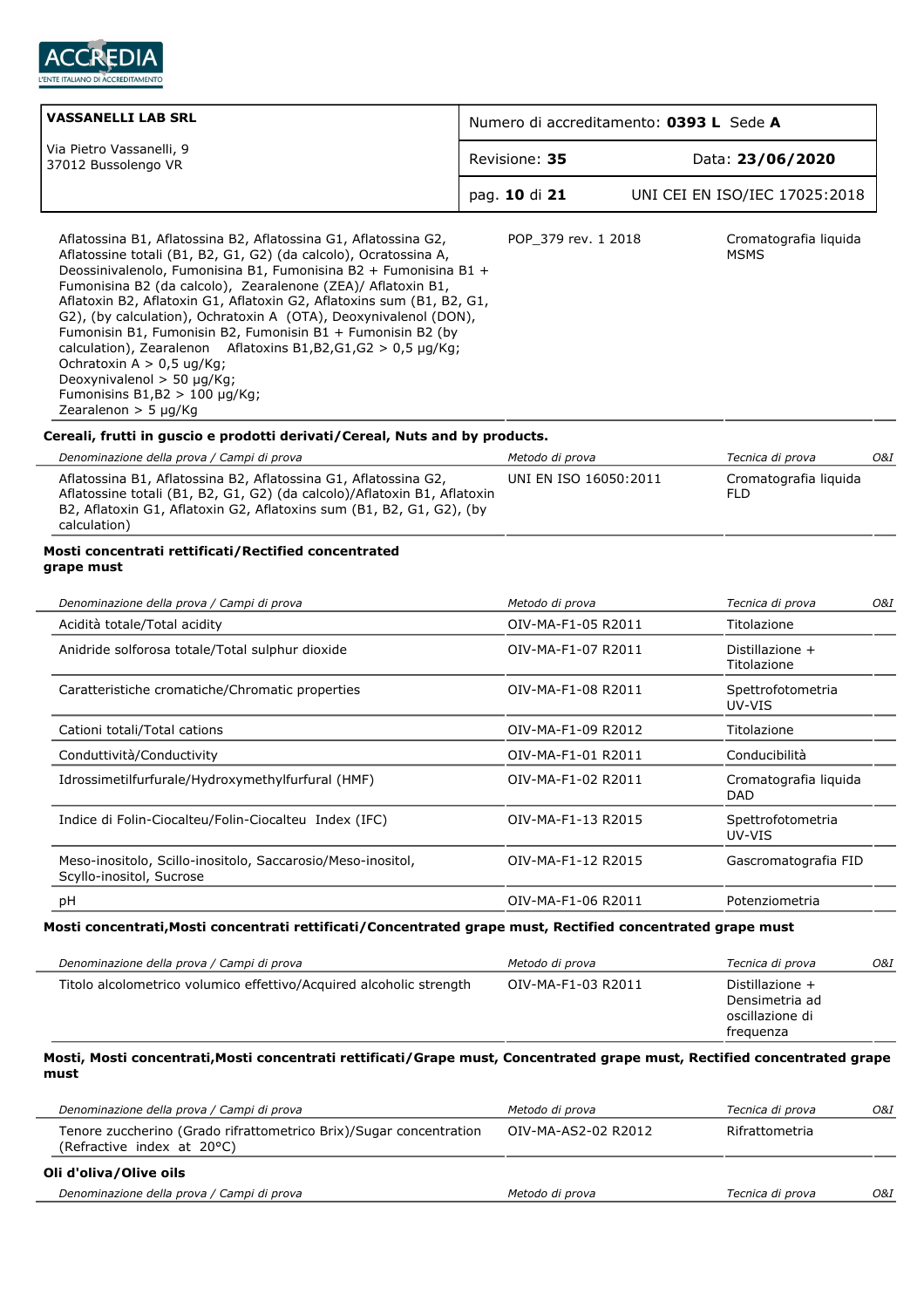

| <b>VASSANELLI LAB SRL</b>                                                                                                                                                                                                                                                                                                                                                                                                                                                                                | Numero di accreditamento: 0393 L Sede A                                                                                                     |                                      |     |
|----------------------------------------------------------------------------------------------------------------------------------------------------------------------------------------------------------------------------------------------------------------------------------------------------------------------------------------------------------------------------------------------------------------------------------------------------------------------------------------------------------|---------------------------------------------------------------------------------------------------------------------------------------------|--------------------------------------|-----|
| Via Pietro Vassanelli, 9<br>37012 Bussolengo VR                                                                                                                                                                                                                                                                                                                                                                                                                                                          | Revisione: 35                                                                                                                               | Data: 23/06/2020                     |     |
|                                                                                                                                                                                                                                                                                                                                                                                                                                                                                                          | pag. 11 di 21                                                                                                                               | UNI CEI EN ISO/IEC 17025:2018        |     |
| Acidità/Acidity                                                                                                                                                                                                                                                                                                                                                                                                                                                                                          | Reg CEE 2568/1991 11/07/1991<br><b>GU CEE</b><br>L248 05/09/1991 All II<br>Reg UE 1227/2016 27/07/2016<br>GU UE L202/7 28/07/2016 All I     | Titolazione                          |     |
| Analisi spettrofotometrica nell'ultravioletto/Spectrophotometric<br>investigation in the ultraviolet                                                                                                                                                                                                                                                                                                                                                                                                     | Reg CEE 2568/1991 11/07/1991<br><b>GU CEE</b><br>L248 05/09/1991 All IX<br>Reg UE 1833/2015 12/10/2015<br>GU UE L266/29 13/10/2015 All<br>Ш | Spettrofotometria<br>UV-VIS          |     |
| Esteri metilici degli acidi grassi/Fatty acid methyl esters                                                                                                                                                                                                                                                                                                                                                                                                                                              | Reg CEE 2568/1991 11/07/1991<br>GU CEE L248 05/09/1991 All X<br>Reg UE 1833/2015 12/10/2015<br>GU UE L266/29 13/10/2015 All IV              | Gascromatografia FID                 |     |
| Numero di perossidi/Peroxide value                                                                                                                                                                                                                                                                                                                                                                                                                                                                       | Reg CEE 2568/1991 11/07/1991<br>GU CEE L248 05/09/1991 All III<br>REG UE 1748/2016 GU CE L273<br>08/10/2016 All I                           | Titolazione                          |     |
| Prodotti enologici a base di ammonio fosfato/ Oenological products based on ammonium phosphate                                                                                                                                                                                                                                                                                                                                                                                                           |                                                                                                                                             |                                      |     |
| Denominazione della prova / Campi di prova                                                                                                                                                                                                                                                                                                                                                                                                                                                               | Metodo di prova                                                                                                                             | Tecnica di prova                     | O&I |
| Fosetyl, Phosphonic acid (Phosphorous acid) (>1 mg/kg)                                                                                                                                                                                                                                                                                                                                                                                                                                                   | POP_481 REV. 1 2020                                                                                                                         | Cromatografia liquida<br><b>MSMS</b> |     |
| Prodotti fitosanitari (mezzi tecnici) destinati alle colture biologiche: Microrganismi, Prodotti a base di rame, Prodotti a<br>base di zolfo, Prodotti a base di piretrine/ Crop protection products (technical means) for organic crops:<br>Micro-organisms, Copper-based products, Sulfur-based products, Pyrethrine-based products                                                                                                                                                                    |                                                                                                                                             |                                      |     |
| Denominazione della prova / Campi di prova                                                                                                                                                                                                                                                                                                                                                                                                                                                               | Metodo di prova                                                                                                                             | Tecnica di prova                     | 0&I |
| Fosetyl, Phosphonic acid (Phosphorous acid) (>0,1 mg/kg)                                                                                                                                                                                                                                                                                                                                                                                                                                                 | POP 481 REV. 1 2020                                                                                                                         | Cromatografia liquida<br><b>MSMS</b> |     |
| Riso (semigreggio e lavorato)/ Rice (husked and milled)                                                                                                                                                                                                                                                                                                                                                                                                                                                  |                                                                                                                                             |                                      |     |
| Denominazione della prova / Campi di prova                                                                                                                                                                                                                                                                                                                                                                                                                                                               | Metodo di prova                                                                                                                             | Tecnica di prova                     | O&I |
| Arsenico inorganico/Inorganic arsenic                                                                                                                                                                                                                                                                                                                                                                                                                                                                    | UNI CEN/TS 16731:2014                                                                                                                       | ICP-OES                              |     |
| Spezie, Caffè, Caffè verde, Cacao, Erbe aromatiche ed infusionali, Frutta fresca e frutta secca e relativi prodotti<br>trasformati, Prodotti ortofrutticoli ad alto contenuto di olio (frutta a guscio, semi e frutti oleaginosi) e loro trasformati/<br>Spices, Coffee, Green coffee, Cocoa, Aromatic herbs, Herbal teas, Fresh and dried fruits and their processed products,<br>Fruit and vegetable products with a high oil content (nuts, seeds and oleaginous fruits) and their processed products |                                                                                                                                             |                                      |     |
| Denominazione della prova / Campi di prova                                                                                                                                                                                                                                                                                                                                                                                                                                                               | Metodo di prova                                                                                                                             | Tecnica di prova                     | O&I |
| Aflatossina B1, Aflatossina B2, Aflatossina G1, Aflatoxin G1,<br>Aflatossina G2, Aflatossine totali (B1, B2, G1, G2) (da calcolo),<br>Ocratossina A<br>Aflatoxin B1, Aflatoxin B2, Aflatoxin G1, Aflatoxin G2, Aflatoxins sum<br>(B1, B2, G1, G2) (by calculation), Ochratoxin A (OTA)<br>Aflatoxins B1, B2, G1, G2 > 0, 5 µg/Kg;<br>Ochratoxin $A > 0.5$ µg/Kg                                                                                                                                          | POP 379 rev. 1 2018                                                                                                                         | Cromatografia liguida<br><b>MSMS</b> |     |
| Suoli agricoli (terreni)/Agricultural soils                                                                                                                                                                                                                                                                                                                                                                                                                                                              |                                                                                                                                             |                                      |     |
| Denominazione della prova / Campi di prova                                                                                                                                                                                                                                                                                                                                                                                                                                                               | Metodo di prova                                                                                                                             | Tecnica di prova                     | O&I |
| pH in acqua/pH in water                                                                                                                                                                                                                                                                                                                                                                                                                                                                                  | DM 13/09/1999 SO nº 185 GU nº potenziometria<br>248 21/10/1999 Met III.1                                                                    |                                      |     |
| Vegetali e Prodotti vegetali/Vegetals and their processed products                                                                                                                                                                                                                                                                                                                                                                                                                                       |                                                                                                                                             |                                      |     |
| Denominazione della prova / Campi di prova                                                                                                                                                                                                                                                                                                                                                                                                                                                               | Metodo di prova                                                                                                                             | Tecnica di prova                     | O&I |
| Fitofarmaci metodo QuPPe/Pesticides QuPPe method: Bromuro<br>inorganico totale/Total inorganic Bromide                                                                                                                                                                                                                                                                                                                                                                                                   | CVUA EU RL-SRM QuPPe Vers 11<br>met 1.4 2020                                                                                                | Cromatografia liguida<br><b>MSMS</b> |     |
| Nitrati, Nitriti/Nitrates, Nitrites                                                                                                                                                                                                                                                                                                                                                                                                                                                                      | UNI EN 12014-2:2018                                                                                                                         | Cromatografia ionica                 |     |
|                                                                                                                                                                                                                                                                                                                                                                                                                                                                                                          |                                                                                                                                             |                                      |     |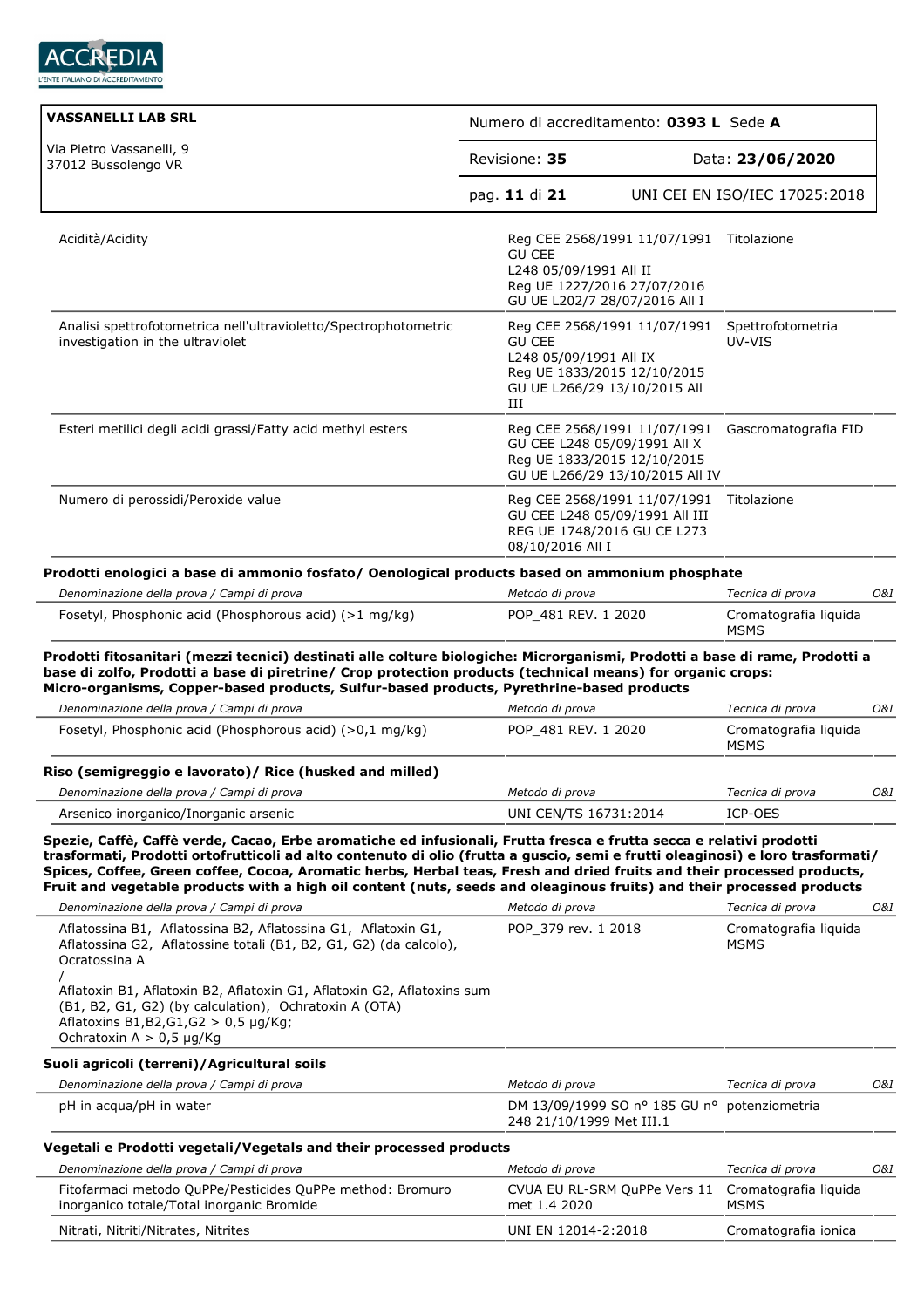

| VASSANELLI LAB SRL                              | Numero di accreditamento: 0393 L Sede A |                               |  |
|-------------------------------------------------|-----------------------------------------|-------------------------------|--|
| Via Pietro Vassanelli, 9<br>37012 Bussolengo VR | Revisione: 35                           | Data: 23/06/2020              |  |
|                                                 | pag. 12 di 21                           | UNI CEI EN ISO/IEC 17025:2018 |  |

## **Vini bianchi/White wines**

| Denominazione della prova / Campi di prova                 | Metodo di prova       | Tecnica di prova            | O&I |
|------------------------------------------------------------|-----------------------|-----------------------------|-----|
| Carbossimetilcellulosa (CMC)/Carboxymethyl cellulose (CMC) | OIV-MA-AS315-22 R2010 | Spettrofotometria<br>UV-VIS |     |

#### **Vini, Mosti, Mosti concentrati, Mosti concentrati rettificati/Wine, Grape must, Concentrated grape must, Rectified concentrated grape must**

| Denominazione della prova / Campi di prova                                                                                                                                                                                                                                                                                                                                                                                                                                                                                                                                                                                                                                                                                                                                                                                                                                                                                                                                                                                                               | Metodo di prova                                                              | Tecnica di prova                                 | O&I |
|----------------------------------------------------------------------------------------------------------------------------------------------------------------------------------------------------------------------------------------------------------------------------------------------------------------------------------------------------------------------------------------------------------------------------------------------------------------------------------------------------------------------------------------------------------------------------------------------------------------------------------------------------------------------------------------------------------------------------------------------------------------------------------------------------------------------------------------------------------------------------------------------------------------------------------------------------------------------------------------------------------------------------------------------------------|------------------------------------------------------------------------------|--------------------------------------------------|-----|
| Ocratossina A/Ochratoxin A                                                                                                                                                                                                                                                                                                                                                                                                                                                                                                                                                                                                                                                                                                                                                                                                                                                                                                                                                                                                                               | OIV-MA-AS315-10 R2011                                                        | Cromatografia liguida<br>FLD o MS/MS             |     |
| Vini, Mosti, Sottoprodotti del sughero/Wine, Grape must, Cork by-products                                                                                                                                                                                                                                                                                                                                                                                                                                                                                                                                                                                                                                                                                                                                                                                                                                                                                                                                                                                |                                                                              |                                                  |     |
| Denominazione della prova / Campi di prova                                                                                                                                                                                                                                                                                                                                                                                                                                                                                                                                                                                                                                                                                                                                                                                                                                                                                                                                                                                                               | Metodo di prova                                                              | Tecnica di prova                                 | O&I |
| 2,4,6-Tricloroanisolo, 2,3,4,6-Tetracloroanisolo,<br>2,4,6-Tribromoanisolo, Guaiacolo, Geosmina/ 2,4,6-Trichloroanisole,<br>2,3,4,6-Tetrachloroanisole, 2,4,6-Tribromoanisole, Guaiacol, Geosmin<br>(2,4,6-Tricloroanisolo, 2,4,6-Tribromoanisolo (>0,2 ng/l o ng/g);<br>2,3,4,6-Tetracloroanisolo (>0,6 ng/l o ng/g); Guaiacolo (>2 µg/l o<br>$\mu$ g/g); Geosmina (>5 ng/l o ng/g))                                                                                                                                                                                                                                                                                                                                                                                                                                                                                                                                                                                                                                                                    | POP_149 rev.6 2019                                                           | Gascromatografia<br>MS/MS                        |     |
| Vini, Mosti/Wine, Grape must                                                                                                                                                                                                                                                                                                                                                                                                                                                                                                                                                                                                                                                                                                                                                                                                                                                                                                                                                                                                                             |                                                                              |                                                  |     |
| Denominazione della prova / Campi di prova                                                                                                                                                                                                                                                                                                                                                                                                                                                                                                                                                                                                                                                                                                                                                                                                                                                                                                                                                                                                               | Metodo di prova                                                              | Tecnica di prova                                 | O&I |
| Acidità fissa/Fixed acidity                                                                                                                                                                                                                                                                                                                                                                                                                                                                                                                                                                                                                                                                                                                                                                                                                                                                                                                                                                                                                              | OIV-MA-AS313-03 R2009                                                        | Titolazione                                      |     |
| Acidità totale/Total acidity                                                                                                                                                                                                                                                                                                                                                                                                                                                                                                                                                                                                                                                                                                                                                                                                                                                                                                                                                                                                                             | OIV-MA-AS313-01 R2015                                                        | Titolazione                                      |     |
| Acidità volatile (distillazione)/Volatile Acidity (distillation) (Acidità<br>volatile (distillazione) (>0,02 q/l))                                                                                                                                                                                                                                                                                                                                                                                                                                                                                                                                                                                                                                                                                                                                                                                                                                                                                                                                       | POP 161 rev. 3 2017                                                          | Spettrofotometria<br>UV-VIS a Flusso<br>Continuo |     |
| Acidità volatile/Volatile Acidity                                                                                                                                                                                                                                                                                                                                                                                                                                                                                                                                                                                                                                                                                                                                                                                                                                                                                                                                                                                                                        | OIV-MA-AS313-02 R2015                                                        | Distillazione +<br>Titolazione                   |     |
| Acido malico, Acido lattico, Acido citrico, Acido tartarico, Acido acetico, OIV-MA-AS313-04 R2009<br>Glicerina/Malic acid, Lactic acid, Tartaric acid, Acetic acid, Glycerol                                                                                                                                                                                                                                                                                                                                                                                                                                                                                                                                                                                                                                                                                                                                                                                                                                                                             |                                                                              | Cromatografia liquida<br>$DAD + RID$             |     |
| Acido sorbico/Sorbic acid                                                                                                                                                                                                                                                                                                                                                                                                                                                                                                                                                                                                                                                                                                                                                                                                                                                                                                                                                                                                                                | OIV-MA-AS313-20 R2006                                                        | Cromatografia liquida<br>$DAD + UV$              |     |
| Ammine biogene: Cadaverina, Istamina, Putrescina, Tiramina/Biogenic OIV-MA-AS315-18 R2009<br>amines: Cadaverine, Histamine, Putrescine, Tyramine                                                                                                                                                                                                                                                                                                                                                                                                                                                                                                                                                                                                                                                                                                                                                                                                                                                                                                         |                                                                              | Cromatografia liquida<br><b>FLD</b>              |     |
| Anidride solforosa libera, anidride solforosa totale (distillazione)/Free<br>Sulfur Dioxide, Total Sulfur Dioxide (distillation) (Anidride solforosa<br>libera (>1 mg/l), anidride solforosa totale (>2 mg/l))                                                                                                                                                                                                                                                                                                                                                                                                                                                                                                                                                                                                                                                                                                                                                                                                                                           | POP_156 rev. 3 2017                                                          | Spettrofotometria<br>UV-VIS a Flusso<br>Continuo |     |
| Anidride solforosa libera, anidride solforosa totale/Free Sulfur Dioxide, OIV-MA-AS323-04A1 R2018,<br><b>Total Sulfur Dioxide</b>                                                                                                                                                                                                                                                                                                                                                                                                                                                                                                                                                                                                                                                                                                                                                                                                                                                                                                                        | OIV-MA-AS323-04A2 R2018,<br>OIV-MA-AS323-04B R2009,<br>OIV-MA-AS323-05 R2009 | Distillazione +<br>Titolazione                   |     |
| Densità relativa, Titolo alcolometrico volumico effettivo, Zuccheri<br>riduttori, Titolo alcolometrico volumico totale (da calcolo), Estratto<br>secco totale (da calcolo), Estratto secco ridotto (da calcolo), Estratto<br>non riduttore (da calcolo), Acidità totale, Acidità volatile, pH (metodo<br>automatizzato)/Specific gravity at 20°C, Actual alcoholic strength by<br>volume, Reducing sugars, Total alcoholic strength by volume<br>(calculation), Total dry extract (by calculation), Reduced extract (by<br>calculation), Sugar free extract (by calculation), Total acidity, Volatile<br>acidity, pH (automated method) (Densità relativa (0,989 -1,006 a<br>20°C), Titolo alcolometrico volumico effettivo (8,4 - 17,5 %vol),<br>Zuccheri riduttori (1,2 - 20,0 g/l), Titolo alcolometrico volumico totale<br>(calcolo %vol), Estratto secco totale (calcolo q/l), Estratto secco<br>ridotto (calcolo g/l), Estratto non riduttore (calcolo g/l), Acidità totale<br>(3,7 - 11,2 g/l), Acidità volatile (0,1 - 1,2 g/l), pH (3,0 - 4,0)) | POP 155 rev. 5 2019                                                          | Spettrofotometria<br>FT-IR                       |     |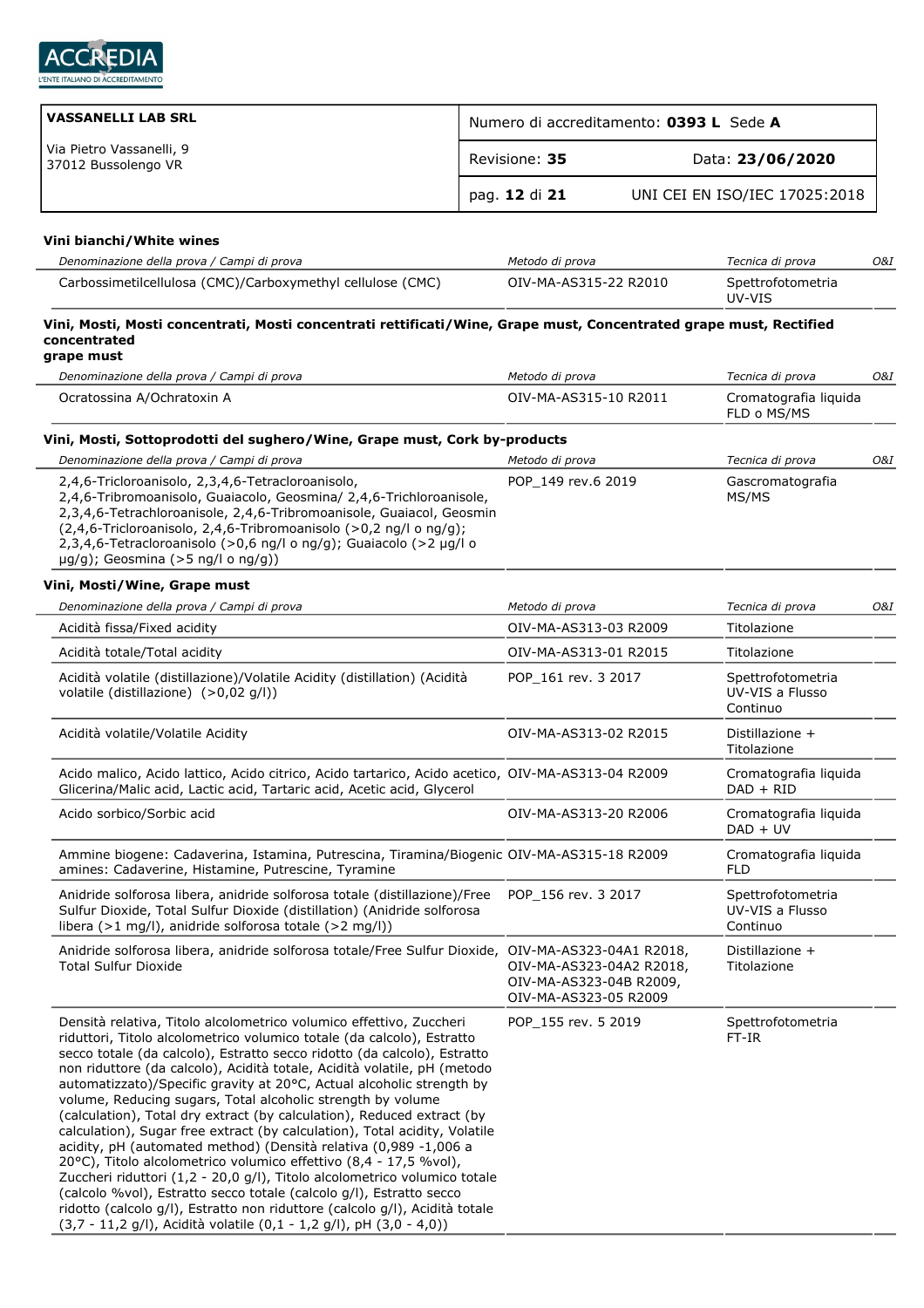

| <b>VASSANELLI LAB SRL</b>                                                                                                                                                                                                                                                                                                                                                                                                                                                                                                                                                                                 | Numero di accreditamento: 0393 L Sede A          |                                                |                                                |     |
|-----------------------------------------------------------------------------------------------------------------------------------------------------------------------------------------------------------------------------------------------------------------------------------------------------------------------------------------------------------------------------------------------------------------------------------------------------------------------------------------------------------------------------------------------------------------------------------------------------------|--------------------------------------------------|------------------------------------------------|------------------------------------------------|-----|
| Via Pietro Vassanelli, 9<br>37012 Bussolengo VR                                                                                                                                                                                                                                                                                                                                                                                                                                                                                                                                                           | Revisione: 35                                    |                                                | Data: 23/06/2020                               |     |
|                                                                                                                                                                                                                                                                                                                                                                                                                                                                                                                                                                                                           | pag. 13 di 21                                    |                                                | UNI CEI EN ISO/IEC 17025:2018                  |     |
| Diglucoside malvosidico (Ibridi Produttori Diretti)<br>(qualitativo)/Malvidin diglucoside (qualitative)                                                                                                                                                                                                                                                                                                                                                                                                                                                                                                   | OIV-MA-AS315-03 R2009                            |                                                | Spettrofotometria<br>UV-VIS                    |     |
| Estratto ridotto, Estratto non riduttore (da calcolo)/Reduced extract,<br>Sugar free extraxt (by calculation)                                                                                                                                                                                                                                                                                                                                                                                                                                                                                             | OIV-MA-AS2-03B R2012 +<br>OIV-MA-AS311-02: R2009 |                                                | Calcolo                                        |     |
| Estratto ridotto, Estratto non riduttore (da calcolo)/Reduced extract,<br>Sugar free extraxt (by calculation)                                                                                                                                                                                                                                                                                                                                                                                                                                                                                             | OIV-MA-AS2-03B R2012 +<br>OIV-MA-AS311-03: R2003 |                                                | Calcolo                                        |     |
| Estratto ridotto, Estratto non riduttore (da calcolo)/Reduced extract,<br>Sugar free extraxt (by calculation)                                                                                                                                                                                                                                                                                                                                                                                                                                                                                             | OIV-MA-AS2-03B R2012 +<br>OIV-MA-AS311-01A R2016 |                                                | Calcolo                                        |     |
| Estratto secco totale/Total dry matter                                                                                                                                                                                                                                                                                                                                                                                                                                                                                                                                                                    | OIV-MA-AS2-03B R2012                             |                                                | Calcolo                                        |     |
| Ferro/Iron                                                                                                                                                                                                                                                                                                                                                                                                                                                                                                                                                                                                | OIV-MA-AS322-05A R2009                           |                                                | Spettrofotometria di<br>assorbimento atomico   |     |
| Glucosio e Fruttosio/Glucose and Fructose                                                                                                                                                                                                                                                                                                                                                                                                                                                                                                                                                                 | OIV-MA-AS311-02 R2009                            |                                                | Enzimatica                                     |     |
| Lieviti, batteri lattici, batteri acetici (Conta)/Enumeration of Yeast,<br>Lactic acid bacteria, acetic bacteria                                                                                                                                                                                                                                                                                                                                                                                                                                                                                          | OIV-MA-AS4-01 R2010                              |                                                | Filtrazione conta                              |     |
| Massa volumica a 20 °C e Densità relativa a 20 °C /Density at 20°C<br>and specific gravity at 20°C                                                                                                                                                                                                                                                                                                                                                                                                                                                                                                        |                                                  | OIV-MA-AS2-01A R2012 p.to 5                    | Densimetria ad<br>oscillazione di<br>frequenza |     |
| Metanolo/Methanol                                                                                                                                                                                                                                                                                                                                                                                                                                                                                                                                                                                         | OIV-MA-AS312-03A R2015                           |                                                | Gascromatografia FID                           |     |
| pH                                                                                                                                                                                                                                                                                                                                                                                                                                                                                                                                                                                                        | OIV-MA-AS313-15 R2011                            |                                                | Potenziometria                                 |     |
| Rame/Copper                                                                                                                                                                                                                                                                                                                                                                                                                                                                                                                                                                                               | OIV-MA-AS322-06 R2009                            |                                                | Spettrofotometria di<br>assorbimento atomico   |     |
| Titolo alcolometrico volumico effettivo, Titolo alcolometrico volumico<br>potenziale (da calcolo), Titolo alcolometrico volumico totale (da<br>calcolo), Titolo alcolometrico massico effettivo, Titolo alcometrico<br>massico potenziale (da calcolo), Titolo alcolometrico massico totale<br>(da calcolo)/Actual alcoholic strength by volume, Potential alcoholic<br>strength by volume (calculation), Total alcoholic strength by volume<br>(calculation), Actual alcoholic strength by mass, Potential alcoholic<br>strength by mass(calculation), Total alcoholic strength by mass<br>(calculation) | + OIV-MA-AS311-02 R2009                          | OIV-MA-AS312-01A R2016 All. 4B Distillazione + | Densimetria ad<br>oscillazione di<br>frequenza |     |
| Zuccheri: fruttosio, glucosio, saccarosio e glicerolo/Sugars: fructose,<br>glucose, sucrose and glycerol                                                                                                                                                                                                                                                                                                                                                                                                                                                                                                  | OIV-MA-AS311-03 R2016                            |                                                | Cromatografia liquida<br><b>RID</b>            |     |
| Vini/Wines                                                                                                                                                                                                                                                                                                                                                                                                                                                                                                                                                                                                |                                                  |                                                |                                                |     |
| Denominazione della prova / Campi di prova                                                                                                                                                                                                                                                                                                                                                                                                                                                                                                                                                                | Metodo di prova                                  |                                                | Tecnica di prova                               | 0&1 |
| 1,2-Propandiolo, 1,3-Propandiolo, Etilenglicole, Dietilenglicole<br>/1,2-Propanediol, 1,3-Propanediol, Ethylen glycole, Diethylen glycole<br>$(1, 2$ -Propandiolo $(>2, 0$ mg/l), 1,3-Propandiolo $(>0, 5$ mg/l),<br>Etilenglicole (>0,5 mg/l), Dietilenglicole (>0,5 mg/l))                                                                                                                                                                                                                                                                                                                              | POP 050 rev. 4 2020                              |                                                | Gascromatografia MS                            |     |
| 3-metossipropano-1,2-dioli e gliceroli ciclici<br>(3-metossi-1,2-propandiolo e diglicerine<br>cicliche)/3-methoxypropane-1,2-diol and cyclic glycerols<br>(3-methoxypropane-1,2-diol cyclic diglycerols)                                                                                                                                                                                                                                                                                                                                                                                                  | OIV-MA-AS315-15 R2007                            |                                                | Gascromatografia MS                            |     |
| Acido metatartarico/Metatartaric acid                                                                                                                                                                                                                                                                                                                                                                                                                                                                                                                                                                     | OIV-MA-AS313-21 R2007                            |                                                | Spettrofotometria<br>UV-VIS                    |     |
| Acido Shikimico/Shikimic acid                                                                                                                                                                                                                                                                                                                                                                                                                                                                                                                                                                             | OIV-MA-AS313-17 R2004                            |                                                | Cromatografia liquida<br><b>FLD</b>            |     |
| Alcalinità delle ceneri/Alkalinity of ash                                                                                                                                                                                                                                                                                                                                                                                                                                                                                                                                                                 | OIV-MA-AS2-05 R2009                              |                                                | Incenerimento +<br>Titolazione                 |     |
| Allergeni: Caseina, Ovoalbumina/Allergens: Casein, Ovalbumin                                                                                                                                                                                                                                                                                                                                                                                                                                                                                                                                              | OIV-MA-AS315-23 R2012                            |                                                | Spettrofotometria<br><b>ELISA</b>              |     |
|                                                                                                                                                                                                                                                                                                                                                                                                                                                                                                                                                                                                           |                                                  |                                                |                                                |     |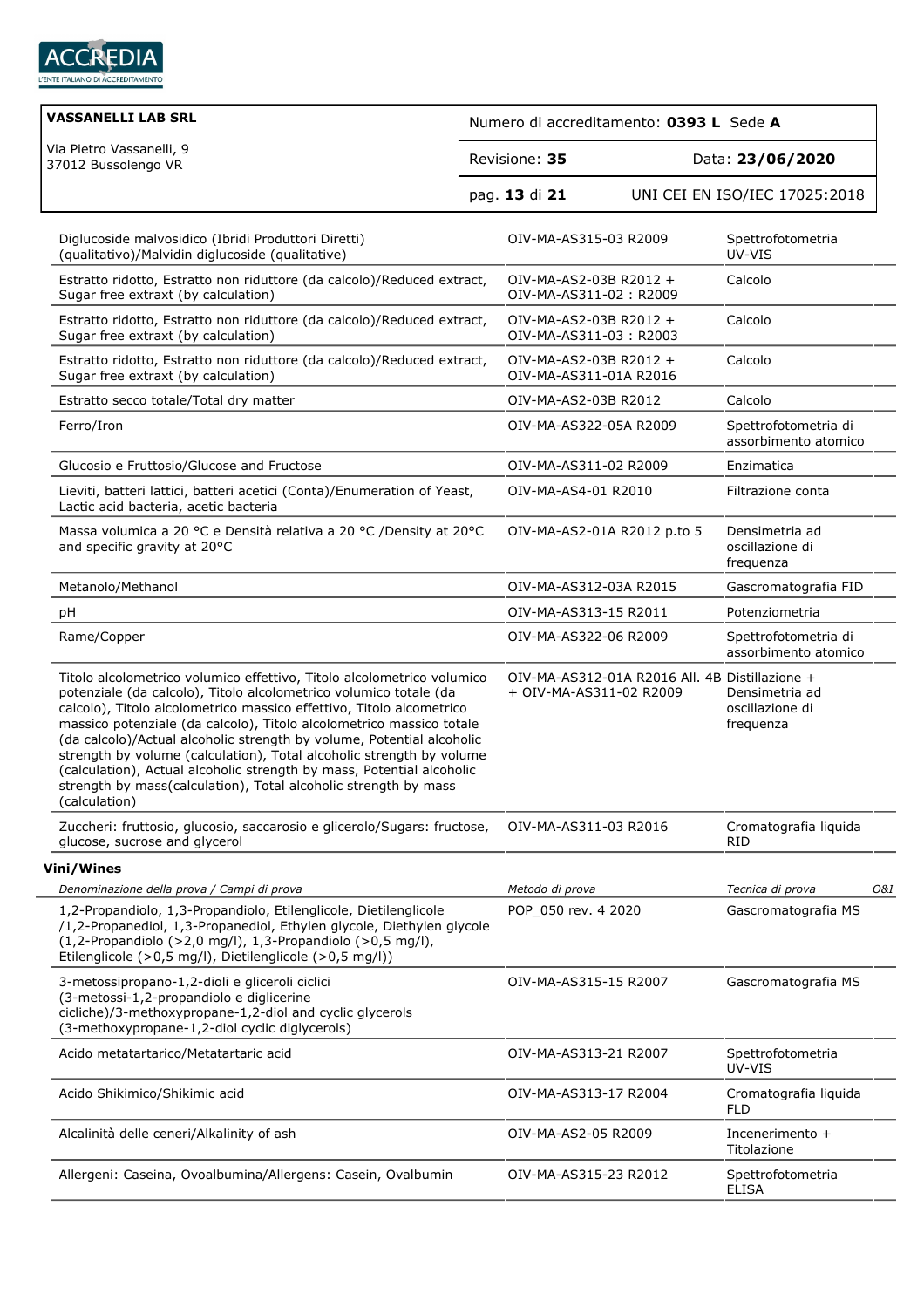

| <b>VASSANELLI LAB SRL</b>                                                                                                                                                                                                                                                                                                                                                                                                                                                                                                                                                                                                                                                                                                                                                                                                                                                                                                                                                                                                                                                                                                                                                                                                                                                                                                                                                                                                                                                                                                                                                                                                                                                                                                                                                                                                                                                                                                                                                                                                                                                                                                                                                                                                                                                                                                                                                                                                                                                                                                                                                                                                                                                                                                                                                                                                                                                                                                                                                                                                                                        | Numero di accreditamento: 0393 L Sede A |                       |  |                                                           |  |
|------------------------------------------------------------------------------------------------------------------------------------------------------------------------------------------------------------------------------------------------------------------------------------------------------------------------------------------------------------------------------------------------------------------------------------------------------------------------------------------------------------------------------------------------------------------------------------------------------------------------------------------------------------------------------------------------------------------------------------------------------------------------------------------------------------------------------------------------------------------------------------------------------------------------------------------------------------------------------------------------------------------------------------------------------------------------------------------------------------------------------------------------------------------------------------------------------------------------------------------------------------------------------------------------------------------------------------------------------------------------------------------------------------------------------------------------------------------------------------------------------------------------------------------------------------------------------------------------------------------------------------------------------------------------------------------------------------------------------------------------------------------------------------------------------------------------------------------------------------------------------------------------------------------------------------------------------------------------------------------------------------------------------------------------------------------------------------------------------------------------------------------------------------------------------------------------------------------------------------------------------------------------------------------------------------------------------------------------------------------------------------------------------------------------------------------------------------------------------------------------------------------------------------------------------------------------------------------------------------------------------------------------------------------------------------------------------------------------------------------------------------------------------------------------------------------------------------------------------------------------------------------------------------------------------------------------------------------------------------------------------------------------------------------------------------------|-----------------------------------------|-----------------------|--|-----------------------------------------------------------|--|
| Via Pietro Vassanelli, 9<br>37012 Bussolengo VR                                                                                                                                                                                                                                                                                                                                                                                                                                                                                                                                                                                                                                                                                                                                                                                                                                                                                                                                                                                                                                                                                                                                                                                                                                                                                                                                                                                                                                                                                                                                                                                                                                                                                                                                                                                                                                                                                                                                                                                                                                                                                                                                                                                                                                                                                                                                                                                                                                                                                                                                                                                                                                                                                                                                                                                                                                                                                                                                                                                                                  |                                         | Revisione: 35         |  | Data: 23/06/2020                                          |  |
|                                                                                                                                                                                                                                                                                                                                                                                                                                                                                                                                                                                                                                                                                                                                                                                                                                                                                                                                                                                                                                                                                                                                                                                                                                                                                                                                                                                                                                                                                                                                                                                                                                                                                                                                                                                                                                                                                                                                                                                                                                                                                                                                                                                                                                                                                                                                                                                                                                                                                                                                                                                                                                                                                                                                                                                                                                                                                                                                                                                                                                                                  |                                         | pag. 14 di 21         |  | UNI CEI EN ISO/IEC 17025:2018                             |  |
| Alluminio, Bario, Calcio, Ferro, Magnesio, Manganese, Potassio, Rame, OIV-MA-AS322-13 R2013<br>Sodio, Stronzio, Zinco/Aluminium, Barium, Calcium, Iron, Magnesium,<br>Manganese, Potassium, Copper, Sodium, Strontium, Zinc                                                                                                                                                                                                                                                                                                                                                                                                                                                                                                                                                                                                                                                                                                                                                                                                                                                                                                                                                                                                                                                                                                                                                                                                                                                                                                                                                                                                                                                                                                                                                                                                                                                                                                                                                                                                                                                                                                                                                                                                                                                                                                                                                                                                                                                                                                                                                                                                                                                                                                                                                                                                                                                                                                                                                                                                                                      |                                         |                       |  | Spettrofotometria<br>ICP-OES                              |  |
| Anidride carbonica/Carbone Dioxide                                                                                                                                                                                                                                                                                                                                                                                                                                                                                                                                                                                                                                                                                                                                                                                                                                                                                                                                                                                                                                                                                                                                                                                                                                                                                                                                                                                                                                                                                                                                                                                                                                                                                                                                                                                                                                                                                                                                                                                                                                                                                                                                                                                                                                                                                                                                                                                                                                                                                                                                                                                                                                                                                                                                                                                                                                                                                                                                                                                                                               |                                         | OIV-MA-AS314-01 R2006 |  | Titolazione                                               |  |
| Caratteristiche cromatiche/Chromatic Characteristics                                                                                                                                                                                                                                                                                                                                                                                                                                                                                                                                                                                                                                                                                                                                                                                                                                                                                                                                                                                                                                                                                                                                                                                                                                                                                                                                                                                                                                                                                                                                                                                                                                                                                                                                                                                                                                                                                                                                                                                                                                                                                                                                                                                                                                                                                                                                                                                                                                                                                                                                                                                                                                                                                                                                                                                                                                                                                                                                                                                                             |                                         | OIV-MA-AS2-07B R2009  |  | Spettrofotometria<br>UV-VIS                               |  |
| Carbammato di etile/Ethyl Carbamate                                                                                                                                                                                                                                                                                                                                                                                                                                                                                                                                                                                                                                                                                                                                                                                                                                                                                                                                                                                                                                                                                                                                                                                                                                                                                                                                                                                                                                                                                                                                                                                                                                                                                                                                                                                                                                                                                                                                                                                                                                                                                                                                                                                                                                                                                                                                                                                                                                                                                                                                                                                                                                                                                                                                                                                                                                                                                                                                                                                                                              |                                         | OIV-MA-AS315-04 R2009 |  | Gascromatografia MS                                       |  |
| Ceneri/Ash                                                                                                                                                                                                                                                                                                                                                                                                                                                                                                                                                                                                                                                                                                                                                                                                                                                                                                                                                                                                                                                                                                                                                                                                                                                                                                                                                                                                                                                                                                                                                                                                                                                                                                                                                                                                                                                                                                                                                                                                                                                                                                                                                                                                                                                                                                                                                                                                                                                                                                                                                                                                                                                                                                                                                                                                                                                                                                                                                                                                                                                       |                                         | OIV-MA-AS2-04 R2009   |  | Incenerimento                                             |  |
| Derivati cianici/Cyanide Derivatives                                                                                                                                                                                                                                                                                                                                                                                                                                                                                                                                                                                                                                                                                                                                                                                                                                                                                                                                                                                                                                                                                                                                                                                                                                                                                                                                                                                                                                                                                                                                                                                                                                                                                                                                                                                                                                                                                                                                                                                                                                                                                                                                                                                                                                                                                                                                                                                                                                                                                                                                                                                                                                                                                                                                                                                                                                                                                                                                                                                                                             |                                         | OIV-MA-AS315-06 R2009 |  | Spettrofotometria<br>UV-VIS                               |  |
| Dimethyl phthalate (DMP), Dibutyl phthalate (DBP), Bis (2-ethylhexyl) OIV-MA-AS323-10 2013<br>phthalate (DEHP), Butyl benzyl phthalate (BBP), Di-isononyl phthalate<br>(DINP), Di-isodecyl phthalate (DIDP), Dicyclohexyl phthalate (DCHP),<br>Diethyl phthalate (DEP), Di-isobutyl phthalate (DiBP), Di-n-octyl<br>phthalate (DnOP)                                                                                                                                                                                                                                                                                                                                                                                                                                                                                                                                                                                                                                                                                                                                                                                                                                                                                                                                                                                                                                                                                                                                                                                                                                                                                                                                                                                                                                                                                                                                                                                                                                                                                                                                                                                                                                                                                                                                                                                                                                                                                                                                                                                                                                                                                                                                                                                                                                                                                                                                                                                                                                                                                                                             |                                         |                       |  | Gascromatografia<br>MS/MS                                 |  |
| Fitofarmaci metodo QuEChers/Pesticides QuEChers method: 2,4,5-T,<br>2,4-D, 2,4-D (sum of 2,4-D, its salts, its esters and its conjugates,<br>expressed as 2,4-D), 2,4-DB, 2,4-DB (sum of 2,4-DB, its salts, its<br>esters and its conjugates, expressed as 2,4-DB), 2,4-DNOP-6-Meptyl<br>(2,4 DNOP), 2-phenylphenol (sum of 2-phenylphenol and its<br>conjugates, expressed as 2-phenylphenol), 2-phenylphenol<br>(2-Hydroxybiphenyl), 4-chloro-3-methylphenol (4-Chloro-m-cresol),<br>6-Benzyladenine, Abamectin (sum of avermectin B1a, avermectin B1b<br>and delta-8,9 isomer of avermectin B1a, expressed as avermectin<br>B1a), Acephate, Acequinocyl, Acetamiprid, Acetochlor, Acibenzolar- S-<br>methyl (sum of acibenzolar- S- methyl and acibenzolar acid (free and<br>conjugated), expressed as acibenzolar- S- methyl), Acibenzolar acid,<br>Acibenzolar-S-methyl, Aclonifen, Acrinathrin, Alachlor, Aldicarb,<br>Aldicarb (sum of aldicarb, its sulfoxide and its sulfone, expressed as<br>aldicarb), Aldicarb-sulfone, Aldicarb-sulfoxide, Aldrin, Aldrin and<br>Dieldrin (Aldrin and dieldrin combined expressed as dieldrin),<br>Ametoctradin, Ametryn, Amidosulfuron, Aminopyralid, Amisulbrom,<br>Amitraz, Amitraz (amitraz including the metabolites containing the 2,4<br>-dimethylaniline moiety expressed as a, Antraguinone, Atrazine,<br>Desethyl-Atrazine, Desisopropyl-Atrazine, Avermectin B1a,<br>Avermectin B1a delta-8,9 isomer, Avermectin B1b, Azadirachtin,<br>Azimsulfuron, Azinphos-ethyl, Azinphos-methyl, Azocyclotin and<br>Cyhexatin (sum of azocyclotin and cyhexatin expressed as cyhexatin),<br>Azoxystrobin, Benzalkonium Chloride n-C8, Benzalkonium Chloride<br>n-C10, Benzalkonium Chloride n-C12, Benzalkonium Chloride n-C14,<br>Benzalkonium Chloride n-C16, Benzalkonium Chloride n-C18, BAC<br>sum (Benzalkonium chloride), Beflubutamid, Benalaxyl including other<br>mixtures of constituent isomers including benalaxyl-M (sum of<br>isomers), Bendiocarb, Benfluralin, Benfuracarb, Benomyl, Bensufuron<br>methyl, Bentazone, Bentazone-6-hydroxy, Bentazone-8-hydroxy,<br>Bentazone (Sum of bentazone, its salts and 6-hydroxy (free and<br>conjugated) and 8-hydroxy bentazone (free and conjugated),<br>expressed as bentazone), Benthiavalicarb (sum expressed as<br>benthiavalicarb-isopropyl), Benzovindiflupyr, Benzoximate,<br>Benzoylprop-ethyl, 3-hydroxy-3-(3-thianyl)glutaric acid S-dioxide (BH<br>517-TGSO2 metabolite of Cycloxydim), 3-(3-thianyl)glutaric acid<br>S-dioxide (BH 517-TGSO2 metabolite of Cycloxydim), Bifenazate,<br>Bifenazate (sum of bifenazate plus bifenazate-diazene expressed as<br>bifenazate), Bifenazate-diazene, Bifenox, Bifenthrin, Biphenyl,<br>Bispyribac, Bitertanol (sum of isomers), Bixafen, Boscalid, Bromacil,<br>Bromadiolone, Bromocyclen, Bromophos-ethyl, Bromophos-methyl,<br>Bromopropylate, Bromoxynil and its salts, expressed as bromoxynil,<br>Bromoxynil and its salts, expressed as bromoxynil, Bromuconazole<br>(sum of diasteroisomers) |                                         | OIV-MA-AS323-08 R2012 |  | Gascromatografia MS<br>MS + Cromatografia<br>liquida MSMS |  |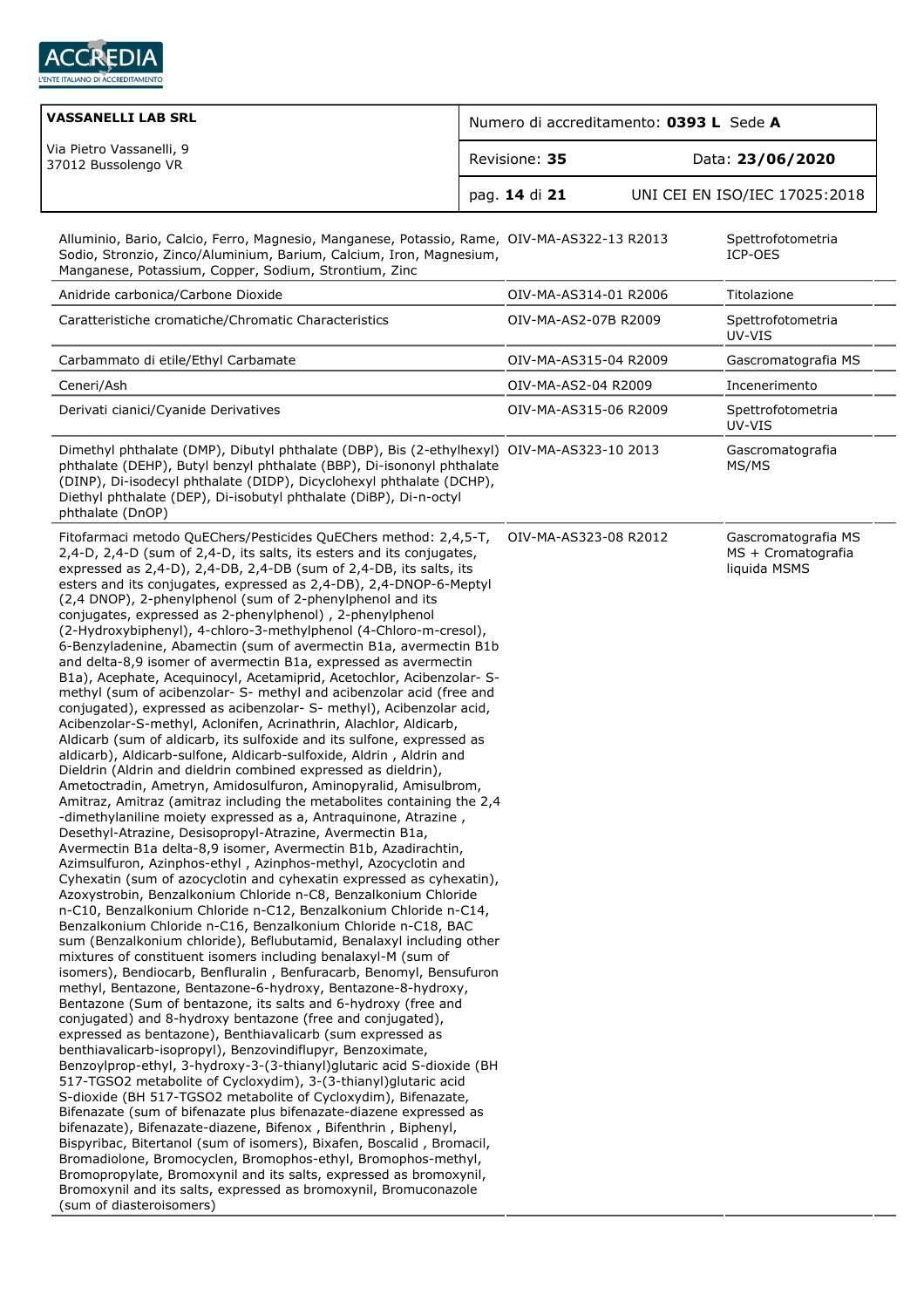

| <b>VASSANELLI LAB SRL</b>                       | Numero di accreditamento: 0393 L Sede A |                               |  |
|-------------------------------------------------|-----------------------------------------|-------------------------------|--|
| Via Pietro Vassanelli, 9<br>37012 Bussolengo VR | Revisione: 35                           | Data: 23/06/2020              |  |
|                                                 | pag. 15 di 21                           | UNI CEI EN ISO/IEC 17025:2018 |  |

Fitofarmaci metodo QuEChers/Pesticides QuEChers method: Bupirimate, Buprofezin, Cadusafos, Captan, Tetrahydrophthalimide (THPI, Captan metabolite), Captan (Sum of captan and THPI, expressed as captan), Carbaryl , Carbendazim and benomyl (sum of benomyl and carbendazim expressed as carbendazim), Carbendazim, Carbofuran , Carbofuran (sum of carbofuran (including any carbofuran generated from carbosulfan, benfuracarb or furathiocarb) and 3-OH carbofuran expressed as carbofuran) (R), 3-Hydroxy-Carbofuran, Carbophenothion, Carbosulfan, Carboxin, Carfentrazone, Carfentrazone-ethyl (determined as carfentrazone and expressed as carfentrazone-ethyl), Carfentrazone-ethyl, Chlorantraniliprole (DPX E-2Y45), Chlordane (sum of cis- and trans-chlordane), Chlorfenapyr, Chlorfenson , Chlorfenvinphos, Chlorfluazuron, Chloridazon, Chloroneb, Chlorothalonil, Chlorotoluron, Chloroxuron, Chlorpropham, Chlorpyrifos, Chlorpyrifos-methyl , Chlorsulfuron, Chlorthal-dimethyl, Chlorthiamid, Chlorthion, Chlorthiophos, Chlozolinate, Clethodim, Clethodim (sum of Sethoxydim and Clethodim including degradation products calculated as Sethoxydim), Clodinafop and its S-isomers and their salts, expressed as clodinafop, Clodinafop-propargyl, Clofentezine, Clomazone, Clopyralid, Cloquintocet-mexyl, Clothianidin, Coumaphos, Cyanazine, Cyanophos, Cyantraniliprole, Cyazofamid, Cycloate, Cycloxydim , Cycloxydim including degradation and reaction products which can be determined as (BH 517-TGSO2) and/or (BH 517-5-OH-TGSO2) or methyl esters thereof, calculated in total as cycloxydim, Cycluron, Cyflufenamid: sum of cyflufenamid (Z-isomer) and its E-isomer, Cyfluthrin (cyfluthrin including other mixtures of constituent isomers (sum of isomers)), Cyhalofop-butyl, Gamma-Cyhalothrin, Lambda-cyhalothrin (includes gamma-cyhalothrin) (sum of R,S and S,R isomers), Lambda-Cyhalothrin, Cymoxanil, Cypermethrin (cypermethrin including other mixtures of constituent isomers (sum of isomers)), alpha-Cypermethrin, beta-Cypermethrin, zeta-Cypermethrin, Cyproconazole, Cyprodinil, Cyprosulfamide, Cyromazine, Dazomet (Methylisothiocyanate resulting from the use of dazomet and metam), Didecyldimethylammonium chloride (mixture of alkyl-quaternary ammonium salts with alkyl chain lengt, DDAC-C8, DDAC-C10, DDAC-C12, o,p'-DDD, p,p'-DDD, o,p'-DDE, p,p'-DDE, DDT (sum of p,p'-DDT, o,p'-DDT, p-p'-DDE and p,p'-TDE (DDD) expressed as DDT), o,p'-DDT, p,p'-DDT, DEET (N,N-Diethyl-M-Toluamid), Deltamethrin (cis-deltamethrin), Demeton-S-methyl (Disulfuton Oxon Sulfone), Demeton-S-methylsulfone, Oxydemeton-methyl (Demeton-S-methylsulfoxide), Desmedipham, Desmetryn

OIV-MA-AS323-08 R2012 Gascromatografia MS

MS + Cromatografia liquida MSMS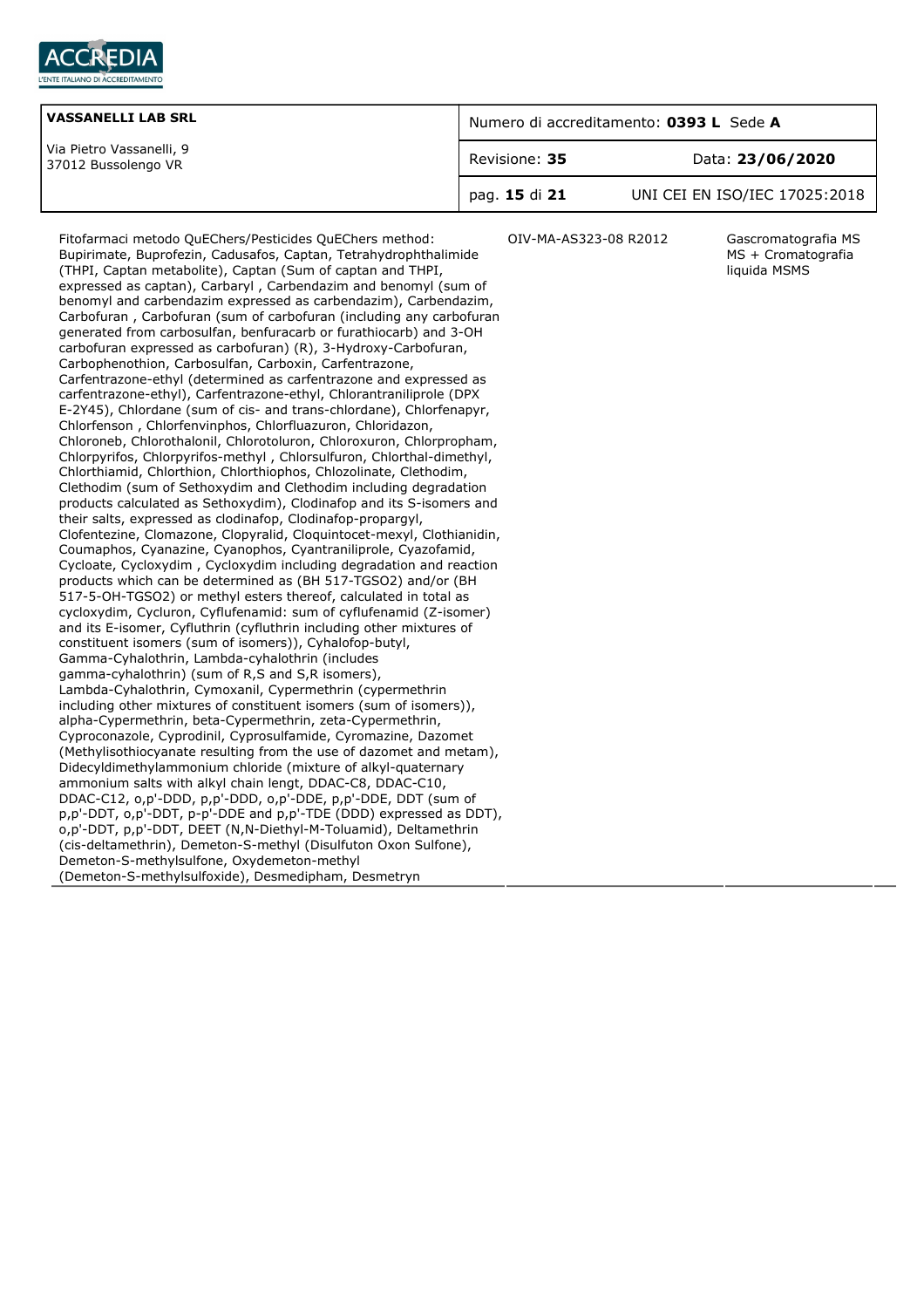

| <b>VASSANELLI LAB SRL</b>                       | Numero di accreditamento: 0393 L Sede A |                               |  |
|-------------------------------------------------|-----------------------------------------|-------------------------------|--|
| Via Pietro Vassanelli, 9<br>37012 Bussolengo VR | Revisione: 35                           | Data: 23/06/2020              |  |
|                                                 | pag. 16 di 21                           | UNI CEI EN ISO/IEC 17025:2018 |  |

OIV-MA-AS323-08 R2012 Gascromatografia MS

MS + Cromatografia liquida MSMS

Fitofarmaci metodo QuEChers/Pesticides QuEChers method: Diafenthiuron, Di-allate (sum of isomers), Diazinon, Dicamba, Dichlobenil, Dichlofenthion, Dichlorprop (2,4-DP), Dichlorprop (Sum of dichlorprop and -P, its salts, esters and conjugates, expressed as dichlorprop), Dichlorvos, Diclobutrazol, Diclofop, Diclofop (sum diclofop-methyl and diclofop acid expressed as diclofop-methyl), Diclofop-methyl, Dicloran, Dicofol (sum of p,p' and o,p' isomers), Dieldrin, Diethofencarb, Difenacoum, Difenoconazole, Diflubenzuron , Diflufenican, Dimefox, Dimethenamid (dimethenamid-p including other mixtures of constituent isomers (sum of isomers)), Dimethoate, Dimethomorph (sum of isomers), 2,4-Dimethylanilin (Amitraz metabolite), Dimoxystrobin, Diniconazole, Dinocap (sum of dinocap isomers and their corresponding phenols expressed as dinocap), Dioxacarb, Diphenamid, Diphenylamine, Disulfoton, Disulfoton (sum of disulfoton, disulfoton sulfoxide and disulfoton sulfone expressed as disulfoton), Disulfoton-sulfone, Disulfoton-sulfoxide, Ditalimfos, Dithianon, Diuron, DMF - Dimethylphenylformamide, 2,4- (Amitraz metabolite), DMPF - Dimethylphenyl-N-methylformamidine, N-2,4- (Amitraz metabolite), Dimethylaminosulfotoluidide (DMST, Tolylfluanid metabolite), Dodemorph, Dodine, Emamectin benzoate B1a, expressed as emamectin, Endosulfan (sum of alpha- and beta-isomers and endosulfan-sulphate expresses as endosulfan), Endosulfan-alpha, Endosulfan-beta, Endosulfan-sulphate, Endrin, EPN, Epoxiconazole, EPTC (ethyl dipropylthiocarbamate), Etaconazole, Ethalfluralin, Ethiofencarb, Ethion, Ethirimol (Bupirimate metabolite), Ethofumesate, Ethoprophos, Ethoxyquin, Etofenprox, Etoxazole, Etridiazole, Etrimfos, Famoxadone, Fenamidone, Fenamiphos, Fenamiphos (sum of fenamiphos and its sulphoxide and sulphone expressed as fenamiphos), Fenamiphos-sulphone, Fenamiphos-sulphoxide, Fenarimol, Fenazaquin, Fenbuconazole, Fenbutatin oxide, Fenchlorphos, Fenchlorphos (sum of fenchlorphos and fenchlorphos oxon expressed as fenchlorphos), Fenchlorphos oxon, Fenclorim, Fenhexamid, Fenitrothion, Fenothiocarb, Fenoxaprop-P, Fenoxaprop-P-ethyl, Fenoxycarb, Fenpropathrin, Fenpropidin, Fenpropimorph, Fenpyrazamine (F), Fenpyroximate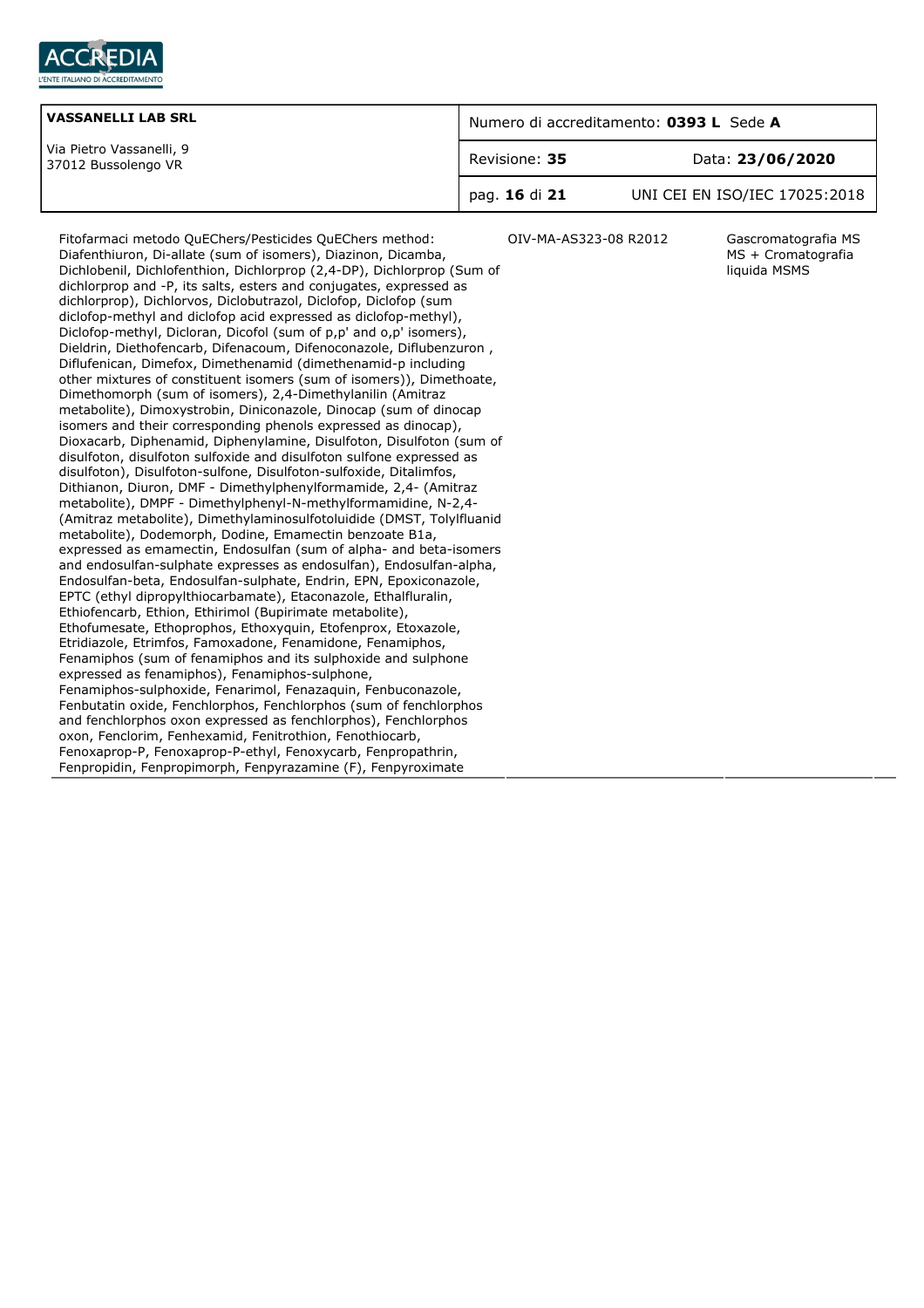

| <b>VASSANELLI LAB SRL</b>                       | Numero di accreditamento: 0393 L Sede A |                               |
|-------------------------------------------------|-----------------------------------------|-------------------------------|
| Via Pietro Vassanelli, 9<br>37012 Bussolengo VR | Revisione: 35                           | Data: 23/06/2020              |
|                                                 | pag. 17 di 21                           | UNI CEI EN ISO/IEC 17025:2018 |

Fitofarmaci metodo QuEChers/Pesticides QuEChers method: Fenson, Fensulfothion, Fenthion, Fenthion (fenthion and its oxigen analogue, their sulfoxides and sulfone expressed as parent), Fenthion-oxon, Fenthion-oxonsufoxide, Fenthion-oxonsulfone, Fenthion-sulfone, Fenthion-sulfoxide, Fenvalerate and Esfenvalerate (Sum of RR & SS isomers), Fenvalerate and Esfenvalerate (Sum of RS & SR isomers), Fenvalerate (any ratio of constituent isomers (RR, SS, RS & SR) including esfenvalerate), Fipronil, Fipronil (sum fipronil + sulfone metabolite (MB46136) expressed as fipronil), Fipronil-sulfone , Flamprop-M-isopropyl, Flazasulfuron, Flonicamid, Flonicamid (sum of flonicamid, TFNA and TFNG expressed as flonicamid), Florasulam, Fluazifop-P (sum of isomers of fluazifop, its esters and its conjugates, expressed as fluazifop), Fluazifop, Fluazifop-P-butyl, Fluazinam, Flubendiamide, Flucythrinate (flucythrinate including other mixtures of constituent isomers (sum of isomers)) , Fludioxonil, Flufenacet (sum of all compounds containing the N fluorophenyl-N-isopropyl moiety expressed as flufenacet equivalent), Flufenoxuron, Flumioxazine, Fluometuron, Fluopicolide, Fluopyram (R), Fluotrimazole, Fluoxastrobin, Flupyradifurone, Fluquinconazole, Flurochloridone (sum of cis- and trans- isomers) (F), Fluroxypyr, Fluroxypyr (sum of fluroxypyr, its salts, its esters, and its conjugates, expressed as fluroxypyr), Fluroxypyr-mepthyl, Flurprimidole, Flusilazole, Flutolanil, Flutriafol, Tau-Fluvalinate, Fluxapyroxad, Folpet, Folpet (sum of folpet and phtalimide, expressed as folpet), Fonofos, Foramsulfuron, Forchlorfenuron, Formetanate: Sum of formetanate and its salts expressed as formetanate(hydrochloride), Formothion, Fosthiazate, Furalaxil, Furathiocarb, Gibberellic acid, Halosulfuron methyl, Haloxyfop (Sum of haloxyfop, its esters, salts and conjugates expressed as haloxyfop (sum of the R- and S- isomers at any ratio)), Haloxyfop-R-methyl, Alpha-HCH, Beta-HCH, Delta-HCH, Epsilon-HCH, Lindane (Gamma-isomer of hexachlorociclohexane (HCH)), Heptachlor , Heptachlor (sum of heptachlor and heptachlor epoxide expressed as heptachlor), Cis-Heptachlorepoxid, Trans-Heptachlorepoxid, Heptenophos, Hexachlorobenzene , Hexaconazole, Hexaflumuron, Hexythiazox, Imazalil, Imazamethabenz-methyl, Imazamox (Sum of imazamox and its salts, expressed as imazamox), Imazaquin, Imazosulfuron, Imidacloprid, Indoxacarb (sum of indoxacarb and its R enantiomer), Iodofenphos, Iodosulfuron-methyl (iodosulfuron-methyl including salts, expressed as iodosulfuron-methyl), Ioxynil, Ioxynil ( sum of Ioxynil, its salts and its esters, expressed as ioxynil), Ioxynil-methyl, Ipconazole, Iprodione, Iprovalicarb

OIV-MA-AS323-08 R2012 Gascromatografia MS

MS + Cromatografia liquida MSMS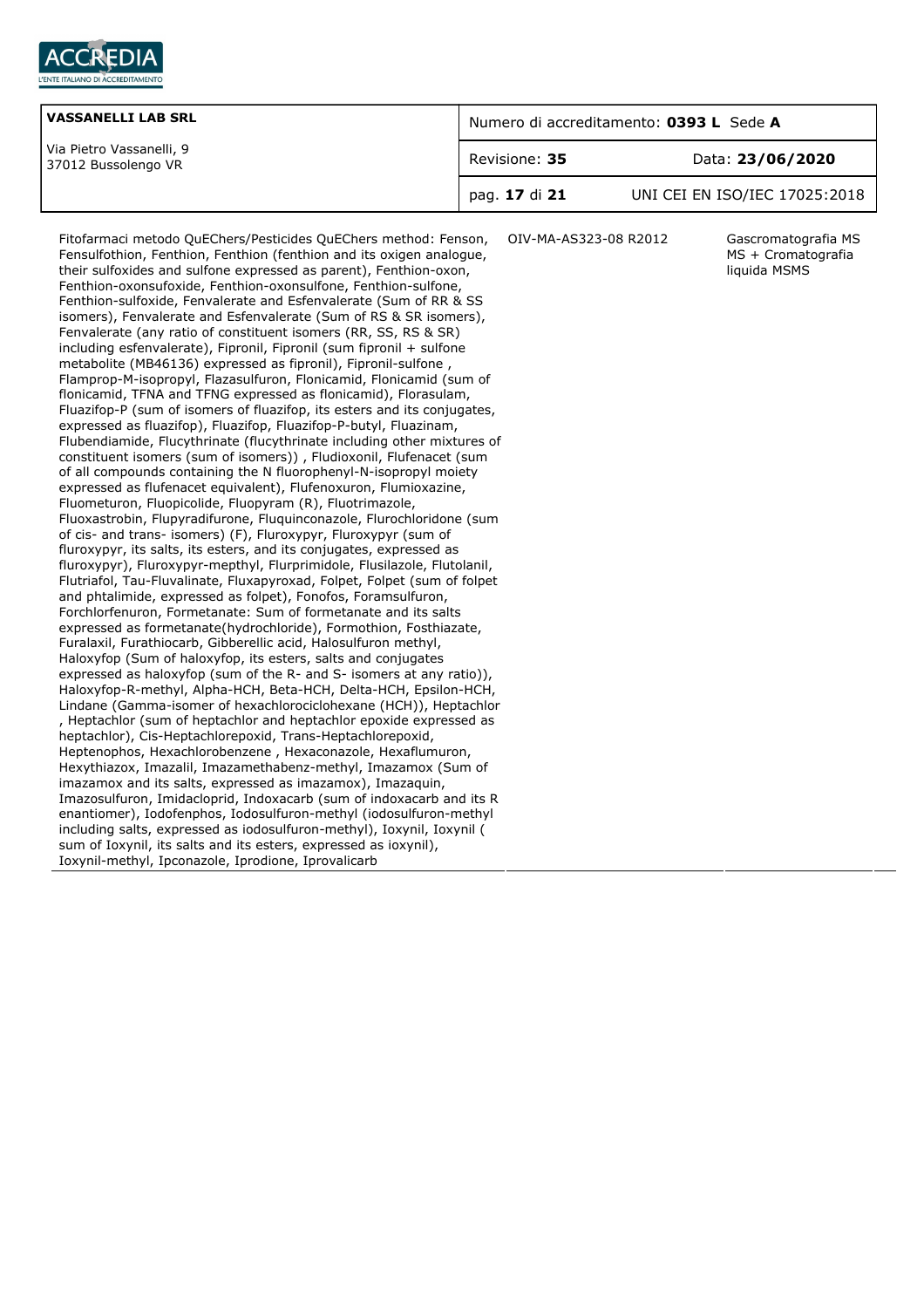

| <b>VASSANELLI LAB SRL</b>                       | Numero di accreditamento: 0393 L Sede A |                               |
|-------------------------------------------------|-----------------------------------------|-------------------------------|
| Via Pietro Vassanelli, 9<br>37012 Bussolengo VR | Revisione: 35                           | Data: 23/06/2020              |
|                                                 | pag. 18 di 21                           | UNI CEI EN ISO/IEC 17025:2018 |

Fitofarmaci metodo QuEChers/Pesticides QuEChers method: Isazofos, OIV-MA-AS323-08 R2012 Gascromatografia MS Isodrin, Isofenphos, Isofenphos-methyl, Isoprocarb, Isopropalin, Isoproturon, Isopyrazam, Isoxaben, Isoxaflutole, Isoxaflutole (sum of isoxaflutole and its diketonitrile-metabolite, expressed as isoxaflutole), Isoxaflutole RPA 202248, Kresoxim-methyl, Lenacil, Leptophos, Linuron, Lufenuron (any ratio of constituent isomers), Malaoxon, Malathion, Malathion (sum of malathion and malaoxon expressed as malathion), Mandipropamid (any ratio of constituent isomers), Matrine, MCPA, MCPA and MCPB (MCPA, MCPB including their salts, esters and conjugates expressed as MCPA) (F) (R), MCPB, Mecarbam, Mecoprop (sum of mecoprop-p and mecoprop expressed as mecoprop), Mefenpyr-diethyl, Mepanipyrim, Mepronil, Meptyldinocap (2,4 DNOPC), Meptyldinocap (sum of 2,4 DNOPC and 2,4 DNOP expressed as meptyldinocap), Mesosulfuron methyl, Mesotrione, Metaflumizone (sum of E- and Z- isomers), Metalaxyl and metalaxyl-M (metalaxyl including other mixtures of constituent isomers including metalaxyl-M (sum of isomers)) (R), Metaldehyde, Metamitron, Metazachlor (Sum of metabolites 479M04, 479M08 and 479M16, expressed as metazachlor) , Metconazole (sum of isomers), Methacrifos, Methamidophos, Methidathion, Methiocarb, Methiocarb (sum of methiocarb and methiocarb sulfoxide and sulfone, expressed as methiocarb), Methiocarb-sulfone, Methiocarb-sulfoxide, Metolachlor and S-metolachlor (metolachlor including other mixtures of constituent isomers including S-metolachlor (sum of isomers)), Methomyl, Methoxychlor, Methoxyfenozide, Metobromuron, Metolcarb, Metoxuron, Metrafenone, Metribuzin, Metsulfuron methyl, Mevinphos (sum of E- and Z-isomers), Milbemectin (sum of milbemycin A4 and milbemycin A3, expressed as milbemectin), Milbemectin-A3, Milbemectin-A4, Mirex (Perchlordécone), Molinate, Monocrotophos, Monolinuron, Monuron, Myclobutanil, 1-Naphthylacetic acid (NAA), 1-Naphthylacetamide and 1-naphthylacetic acid (sum of acid and its salts, expressed as 1-NAA), 1-Naphthylacetamide (NAD), Naled, Napropamide, Nicosulfuron, Nitenpyram, Nitrofen, Nitrothal-isopropyl, 2-Naphthyloxyacetic acid (NOA, BNOA), Novaluron, Nuarimol, Omethoate, Orthosulfamuron, Oryzalin, Oxadiazon, Oxadixyl, Oxamyl, Oxasulfuron, Oxathiapiprolin, Oxydemeton-methyl (sum of oxydemeton-methyl and demeton-S-methylsulfone expressed as oxydemeton-meth, Oxyfluorfen, Paclobutrazol (sum of constituent isomers)

MS + Cromatografia liquida MSMS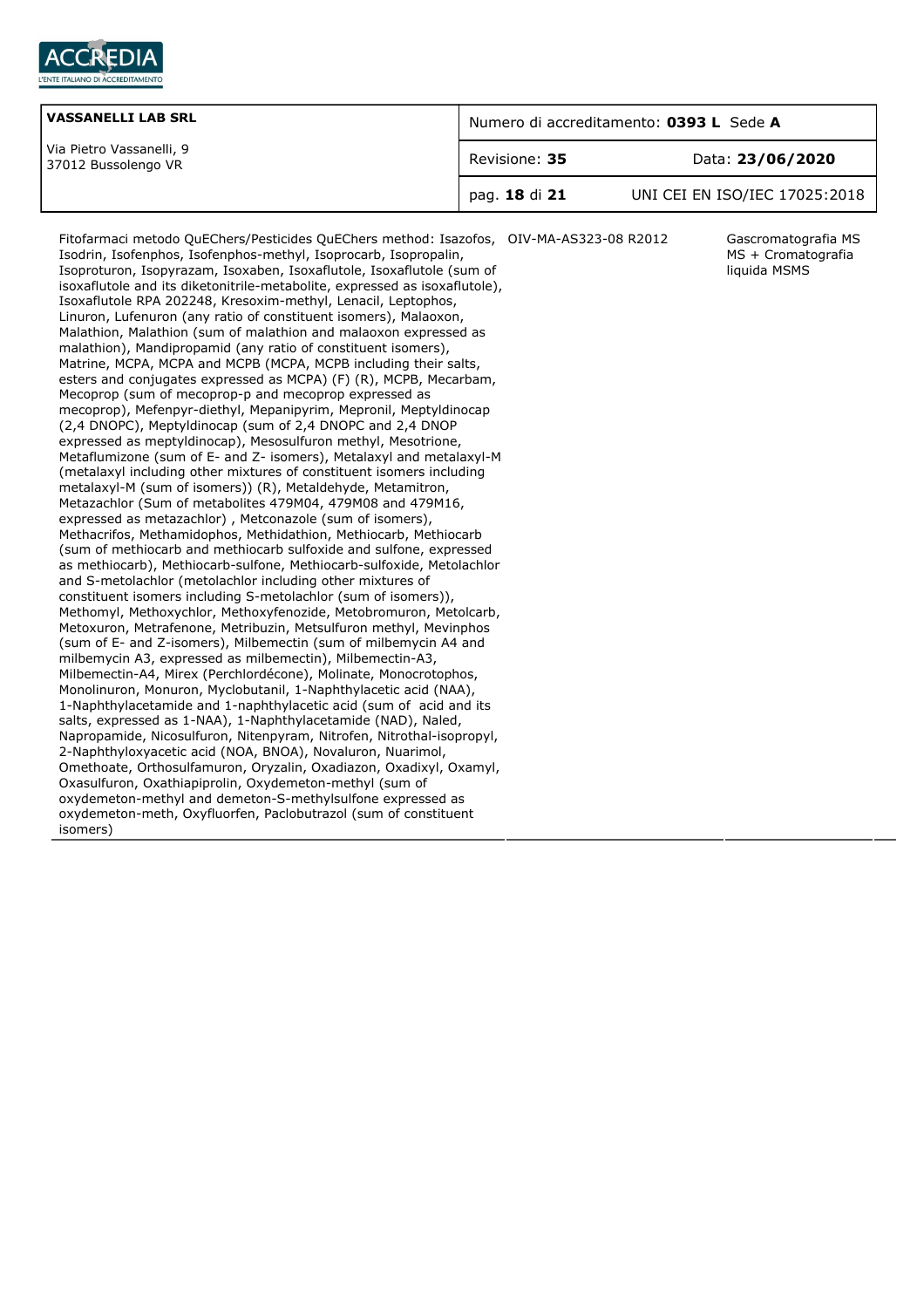

| <b>VASSANELLI LAB SRL</b>                       | Numero di accreditamento: 0393 L Sede A |                               |
|-------------------------------------------------|-----------------------------------------|-------------------------------|
| Via Pietro Vassanelli, 9<br>37012 Bussolengo VR | Revisione: 35                           | Data: 23/06/2020              |
|                                                 | pag. 19 di 21                           | UNI CEI EN ISO/IEC 17025:2018 |

MS + Cromatografia liquida MSMS

Fitofarmaci metodo QuEChers/Pesticides QuEChers method: Paraoxon, OIV-MA-AS323-08 R2012 Gascromatografia MS Paraoxon-methyl, Parathion, Parathion-methyl, Parathion-methyl (sum of Parathion-methyl and paraoxon-methyl expressed as Parathion-methyl), Penconazole (sum of constituent isomers), Pencycuron, Pendimethalin, Penoxsulam, Pentachloroaniline, Pentachloroanisole, Penthiopyrad, Permethrin (sum of isomers), Perthan, Pethoxamid, Phenmedipham, Phenthoate, Phorate, Phorate (sum of phorate, its oxygen analogue and their sulfones expressed as phorate), Phorate-oxon, Phorate-sulfone, Phorate-sulfoxide, Phosalone, Phosmet, Phosmet (phosmet and phosmet oxon expressed as phosmet), Phosmet-oxon, Phosphamidon, Phoxim , Phthalimide (Folpet metabolite), Picloram, Picolinafen, Picoxystrobin (F), Pinoxaden, Piperonyl butoxide, Pirimicarb, Desmethyl-Pirimicarb, Pirimiphos-ethyl, Pirimiphos-methyl, Prochloraz, Prochloraz (sum of prochloraz and its metabolites containing the 2,4,6-Trichlorophenol moiety expressed as prochloraz), Procymidone, Profenofos, Profluralin, Profoxydim, Prohexadione (prohexadione (acid) and its salts expressed as prohexadione-calcium), Promecarb, Prometon, Prometryn, Propachlor: oxalinic derivate of propachlor, expressed as propachlor, Propamocarb (Sum of propamocarb and its salt expressed as propamocarb), Propanil, Propaquizafop, Propargite, Propazine, Propetamphos, Propham, Propiconazole (sum of isomers), Propoxur, 2-Hydroxy-Propoxycarbazone , Propoxycarbazone (propoxycarbazone, its salts and 2-hydroxypropoxycarbazone expressed as propoxycarbazone), Propoxycarbazone, Propyzamide, Proquinazid, Prosulfocarb, Prosulfuron, Prothioconazole: prothioconazole-desthio (sum of isomers), Prothioconazole, Prothioconazole Desthio, Prothiofos, Pymetrozine, Pyraclostrobin, Pyraflufen, Pyraflufen ethyl, Pyraflufen-ethyl (Sum of pyraflufen-ethyl and pyraflufen, expressed as pyraflufen-ethyl), Pyrazophos, Pyrethrins, Pyridaben, Pyridafol, Pyridalyl, Pyridaphenthion, Pyridate, Pyridate (sum of pyridate, its hydrolysis product CL 9673 (6-chloro-4-hydroxy-3-phenylpyridazin) and hydrolysable conjugates of CL 9673 expressed as pyridate), Pyrifenox, Pyrimethanil, Pyriofenone, Pyriproxyfen, Pyroxsulam, Quinalphos, Quinclorac, Quinoxyfen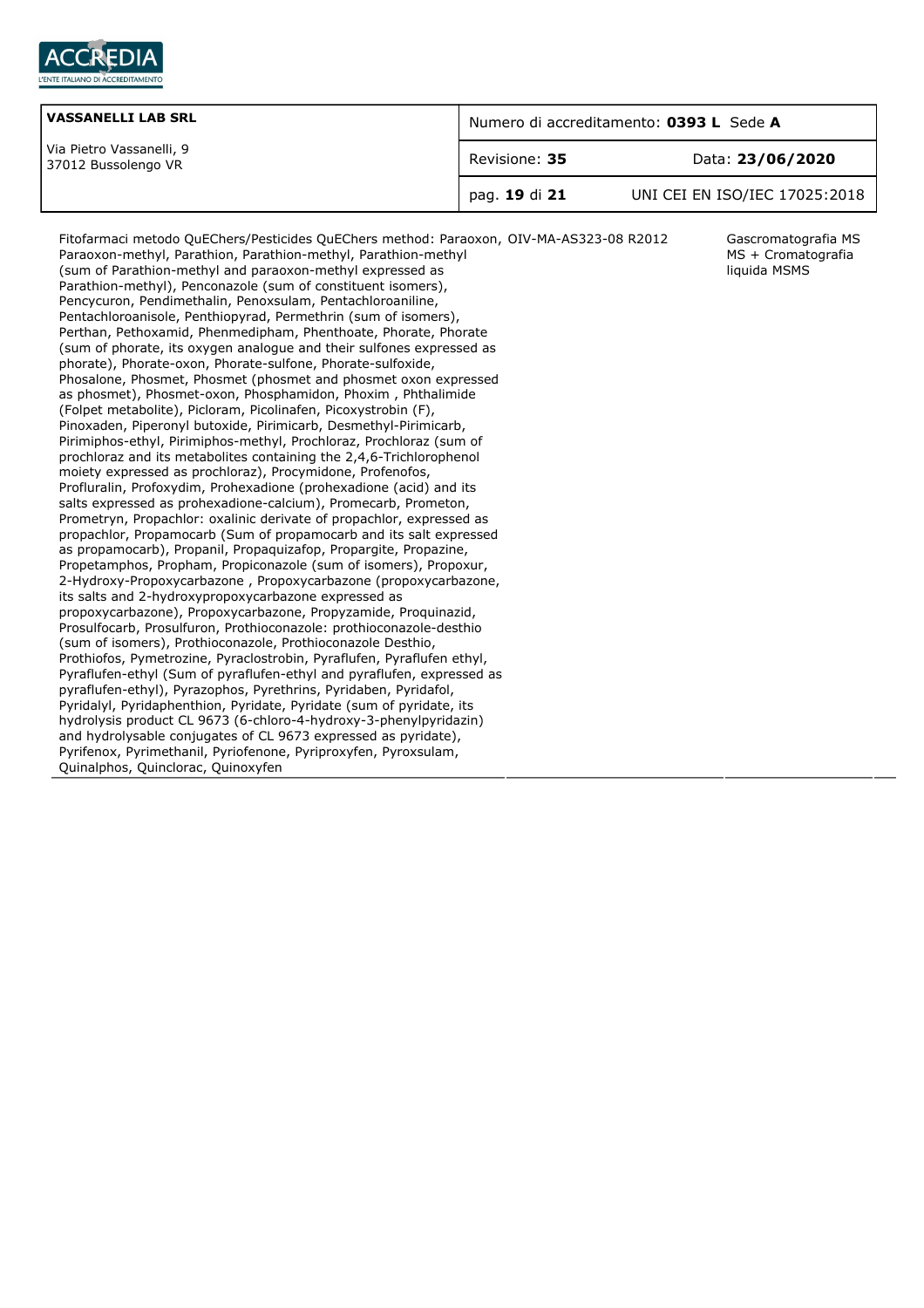

| <b>VASSANELLI LAB SRL</b>                       | Numero di accreditamento: 0393 L Sede A |                               |
|-------------------------------------------------|-----------------------------------------|-------------------------------|
| Via Pietro Vassanelli, 9<br>37012 Bussolengo VR | Revisione: 35                           | Data: 23/06/2020              |
|                                                 | pag. 20 di 21                           | UNI CEI EN ISO/IEC 17025:2018 |

Fitofarmaci metodo QuEChers/Pesticides QuEChers method: Quintozene, Quintozene (sum of quintozene and pentachloro-aniline expressed as quintozene) (F), Quizalofop (sum of quizalofop, its salts, its esters (including propaquizafop) and its conjugates, expressed as quizalofop (any ratio of constituent isomers)), Quizalofop-ethyl, Rimsulfuron, Rotenone, S421 (Octachlorodipropyl Ether), Sedaxane, Sethoxydim, Silthiofam, Simazine, Simetryn, Spinetoram (XDE-175), Spinetoram (XDE-175-J), Spinetoram (XDE-175-L), Spinosad (spinosad, sum of spinosyn A and spinosyn D), Spinosyn A, Spinosyn D, Spirodiclofen, Spiromesifen, Spirotetramat, Spirotetramat and its 4 metabolites BYI08330-enol, BYI08330-ketohydroxy, BYI08330-monohydroxy, and BYI08330 enol-glucoside, expressed as spirotetramat, Spirotetramat, BYI 03380-enol, Spirotetramat, BYI 03380-enol-glucoside, Spirotetramat, BYI 03380-ketohydroxy, Spirotetramat, BYI 03380-monohydroxy, Spiroxamine (sum of isomers), Sulcotrione, Sulfallate, Sulfosulfuron, Sulfotep, Sulfoxaflor (sum of isomers), Tebuconazole, Tebufenozide, Tebufenpyrad , Tebupirimifos, Tecnazene, Teflubenzuron, Tefluthrin, Tembotrione, Tepraloxydim, Terbacil, Terbufos, Terbumeton, Terbuthylazine, Terbutryn, Tetrachlorvinphos, Tetraconazole, Tetradifon, Tetramethrin, Tetrasul, TFNA, TFNG, Thiabendazole, Thiacloprid, Thiamethoxam , Thiencarbazone methyl, Thifensulfuron methyl, Thiobencarb (4-chlorobenzyl methyl sulfone), Thiodicarb, Thionazin, Thiophanate-methyl, Thiram (expressed as thiram), Tiocarbazil, Tolclofos-methyl, Tolylfluanid, Tolylfluanid (Sum of tolylfluanid and dimethylaminosulfotoluidide expressed as tolylfluanid) (R), Tralkoxydim, Tralomethrin, Tri-allate, Triadimefon, Triadimenol (any ratio of constituent isomers), Triasulfuron, Triazamate, Triazophos, Tribenuron methyl, Trichlorfon, Trichloronat, 2,4,6-Trichlorophenol, Triclopyr, Tricyclazole, Trifloxystrobin, Triflumizole, Triflumizole: Triflumizole and metabolite FM-6-1(N-(4-chloro-2-trifluoromethylphenyl)-n-propoxyacetamidine), expressed as Triflumizole, FM-6-1(N-(4-chloro-2-trifluoromethylphenyl)-n-propoxyacetamidine)

(metabolite of Triflumizole), Triflumuron, Trifluralin, Triflusulfuron methyl, Triforine, Trinexapac (sum of trinexapac (acid) and its salts, expressed as trinexapac), Trinexapac (aka cimetacarb ethyl), Triticonazole, Tritosulfuron, Valifenalate, Vamidothion, Vinclozolin (sum of vinclozolin and all metabolites, expressed as vinclozolin), Zoxamide

OIV-MA-AS323-08 R2012 Gascromatografia MS MS + Cromatografia liquida MSMS

| Glucosio e Fruttosio/Glucose and Fructose                   | OIV-MA-AS313-27 R2018         | Enzimatica                                                              |
|-------------------------------------------------------------|-------------------------------|-------------------------------------------------------------------------|
| Imidazolo, Vinilimidazolo/Imidazole, Vinylimidazole         | COEI-1-PVIPVP 2017 Appendix 2 | Cromatografia liguida<br><b>MSMS</b>                                    |
| Indice di Folin-Ciocalteu/Folin-Ciocalteu Index             | OIV-MA-AS2-10 R2009           | Spettrofotometria<br>UV-VIS                                             |
| Lisozima/Lysozyme                                           | OIV-MA-AS315-14 R2007         | Cromatografia liguida<br>FLD                                            |
| Metanolo/Methanol                                           | OIV-MA-AS315-27 2018          | Gascromatografia FID                                                    |
| Piombo/Lead                                                 | OIV-MA-AS322-12 R2006         | Spettrofotometria di<br>assorbimento atomico<br>con fornetto di grafite |
| Poliaspartato di potassio/Potassium polyaspartate           | OENO 619-2019                 | Cromatografia liguida<br><b>FLD</b>                                     |
| Solfati, Fosfati e Cloruri/Sulphate, Phosphate and Chloride | OIV-MA-AS313-16 R2004         | Cromatografia ionica                                                    |
| Sovrapressione/Overpressure measurement                     | OIV-MA-AS314-02 R2003         | Afrometria                                                              |